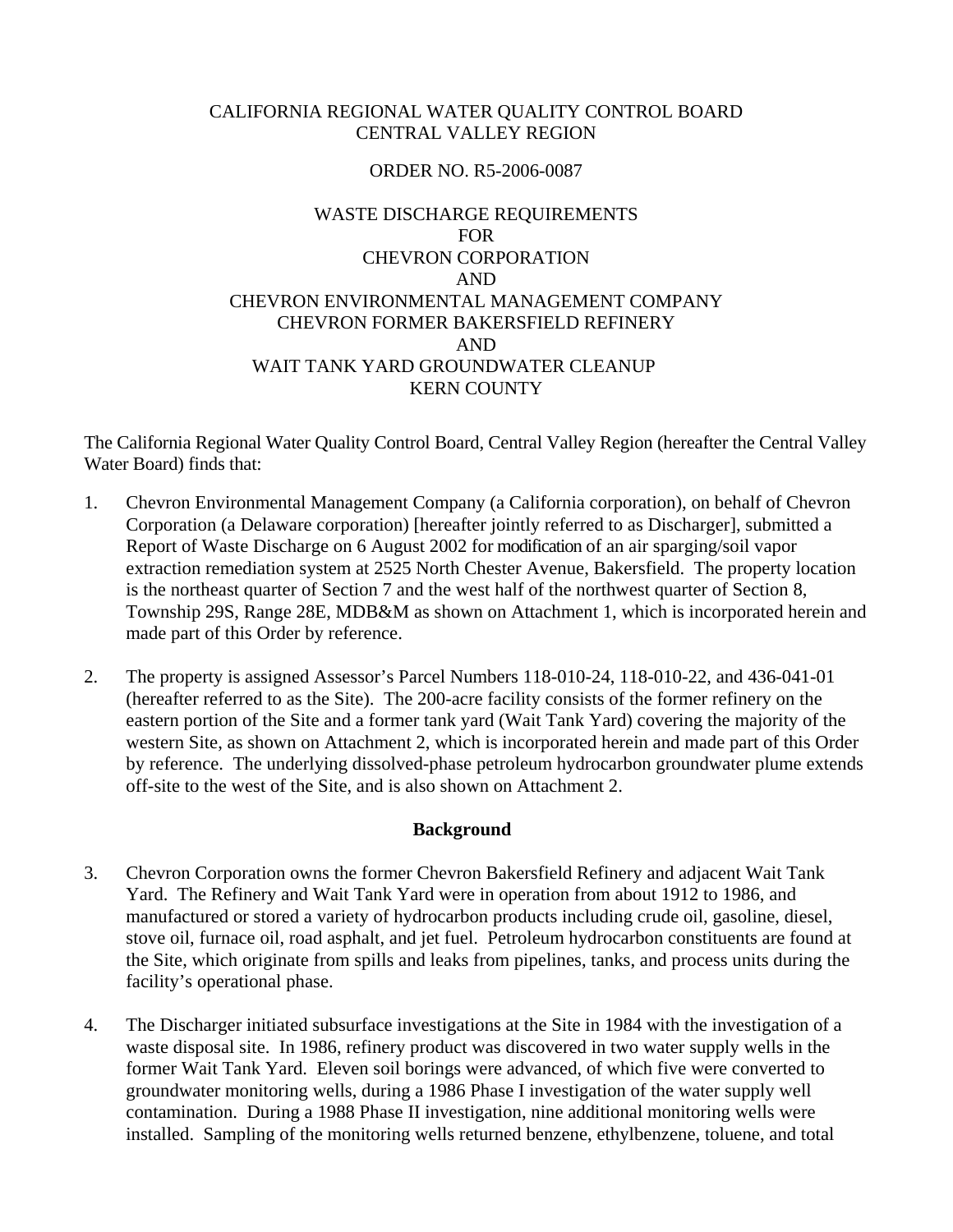## WASTE DISCHARGE REQUIREMENTS ORDER NO. R5-2006-0087 -2-CHEVRON CORPORATION AND CHEVRON ENVIRONMENTAL MANAGEMENT COMPANY CHEVRON FORMER BAKERSFIELD REFINERY AND WAIT TANK YARD GROUNDWATER CLEANUP KERN COUNTY

xylenes (BTEX) results with select BTEX constituents present in groundwater at concentrations greater than 20 parts per million, or milligrams per liter (mg/L). Total Petroleum Hydrocarbons as gasoline (TPHg) were present at concentrations exceeding 100 mg/L. Two rounds of sampling through December 1989 determined that separate phase hydrocarbons (SPH), or free product, continued to be present in the water supply wells and was detected in four of the monitoring wells.

- 5. Additional subsurface investigations during 1990-1992 determined the presence of two SPH plumes — one at the center (west central source area) and one near the eastern edge of the former Wait Tank Yard near the former Refinery parcel (central source area). The investigations also determined the presence of perched groundwater zones within areas of SPH, assessed the downgradient extent of the dissolved phase plume in the shallow aquifer, assessed soil contamination throughout the former Tank Yard and the associated air emissions from that soil, and provided perimeter monitoring of the shallow aquifer. Concentrations of TPH were as high as 74,000 parts per million, or milligrams per kilogram (mg/kg), in soil to depths of 22 feet below ground surface (bgs). From depths of 22 feet to 200 feet bgs, TPH concentrations in soil were as high as 1,500 mg/kg. Below 200 feet bgs, the maximum TPH concentrations ranged from nondetect to 200 mg/kg.
- 6. Review of the data described in Finding No. 5 indicated that soil vapor extraction (SVE) technology might be appropriate for remediation of SPH and unsaturated soils at the Site. In 1996, remediation using product recovery and vapor extraction technologies commenced in the west central and central source areas.
- 7. By late 2000, over 3.3 million pounds of petroleum hydrocarbons had been removed from the unsaturated zone by vapor extraction activities, and had resulted in a large decrease in soil vapor concentrations. Despite these activities, no significant attenuation of the dissolved phase groundwater plume had been demonstrated, with the flux of hydrocarbons exceeding the biodegradation capacity of the aquifer. Dissolved plume chemistry showed that dissolved oxygen (DO), nitrate, and sulfate were reduced and dissolved iron and manganese were elevated, suggesting intrinsic biodegradation was occurring. In addition, with the installation of an additional off-site well, the dissolved groundwater plume was shown to exist at least 600 feet west of the Site.
- 8. The Discharger proposed to install air sparge wells in late 2000, due to the apparent exceedance of the biodegradation capacity of the aquifer. The purpose of the sparge wells was to reduce the concentrations of dissolved constituents in the plume, to reduce the source areas (including residual hydrocarbon in the saturated zone), and to increase DO levels in the regional aquifer to promote the biodegradation of hydrocarbons. The first phase of an air sparge remedial system was a proposed air sparge "curtain" across the dissolved plume at the western Site boundary to address the migration of dissolved-phase hydrocarbons off-site.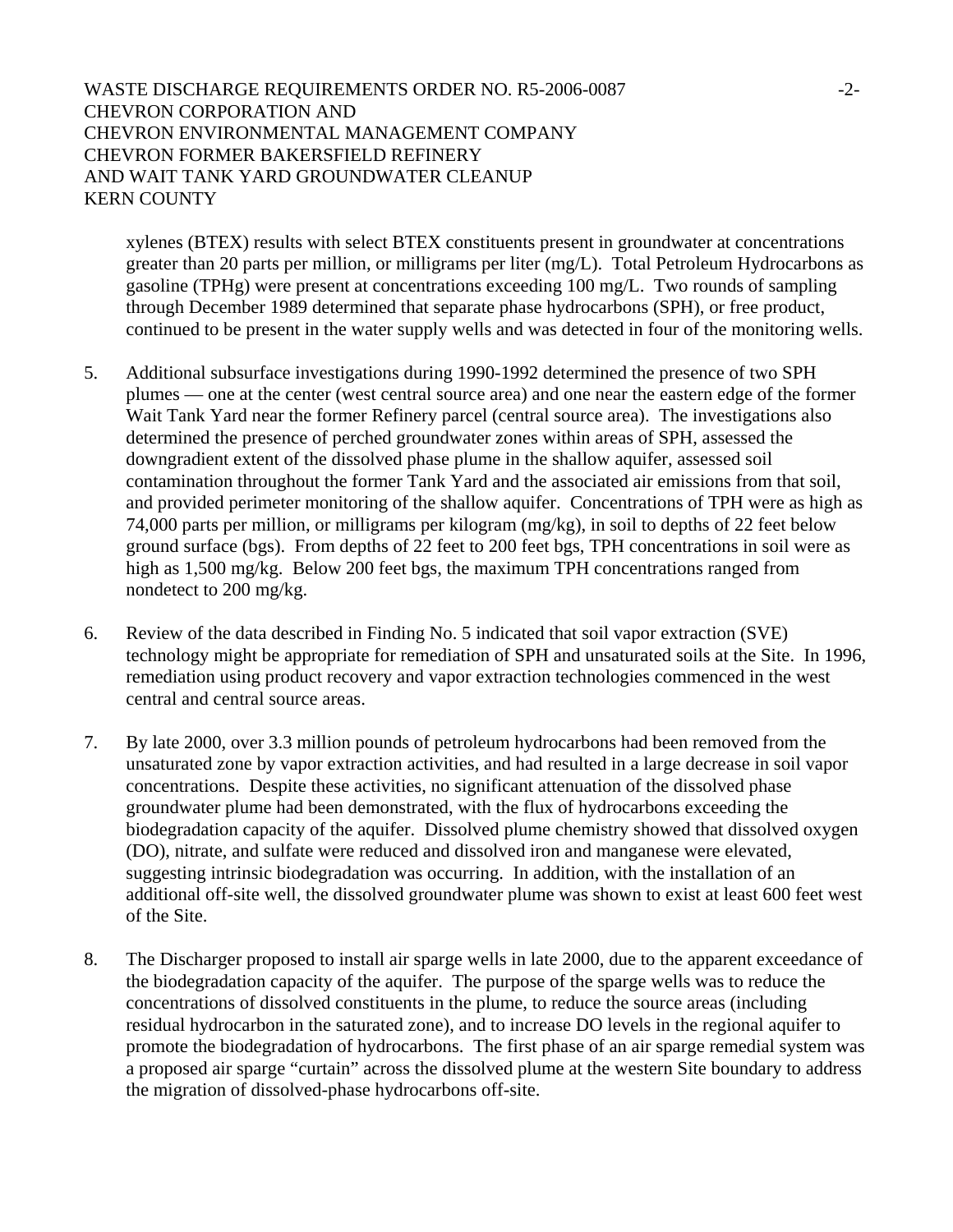WASTE DISCHARGE REQUIREMENTS ORDER NO. R5-2006-0087 -3-CHEVRON CORPORATION AND CHEVRON ENVIRONMENTAL MANAGEMENT COMPANY CHEVRON FORMER BAKERSFIELD REFINERY AND WAIT TANK YARD GROUNDWATER CLEANUP KERN COUNTY

- 9. During 2001, air sparge, groundwater monitoring, and vapor extraction wells were installed at the western Site boundary. A pilot test of these wells showed that sparging at depths of 25 and 50 feet below the water table was effective at remediating residual hydrocarbons trapped at these levels by a 50-foot rise in the water table over the past 50 years. Discrete interval groundwater sampling also showed that the dissolved plume extended to depths of over 130 feet below the water table. As eighty percent of the dissolved phase plume mass was determined to exist in the upper 100 feet of the plume, a remedial option to initially treat only the top 100 feet of the aquifer was considered viable.
- 10. Long-term sparging at the test wells determined that oxygen conditions were suitable for biodegradation, but nutrient conditions were limiting bacterial growth within the saturated zone. Consequently, the Discharger has proposed that nutrient injections be considered part of the air sparging remedy.
- 11. As of the last half of 2003, approximately 31,000 gallons of product have been removed from the subsurface of the Site through dual-phase extraction by the SVE remediation system. Through the same period, a cumulative equivalent of 1.2 million gallons of free product petroleum hydrocarbons have been removed as vapor by the SVE system. Currently, 21 SVE system extraction wells and

19 air sparge wells are part of the remediation system.

### **Hydrology, Soils, and Land Use**

- 12. The Site lies within the Tulare Lake Basin, specifically the Kern Delta Hydrologic Area (No. 557.10) of the South Valley Floor Hydrologic Unit, as depicted on interagency hydrologic maps prepared by the State Water Resources Control Board (SWRCB), revised 1986. Surface water drainage is to the Kern River. All storm water runoff within the Site property is contained onsite.
- 13. The depth to first encountered groundwater is quite variable at the Site, ranging between 200 feet bgs (eastern Site) and 260 feet bgs (western Site), except near the southern portion of the Site where it is encountered as shallow as 100 feet bgs. The groundwater is unconfined. The regional water table at the Site declined approximately 200 feet (from 60 feet bgs to 260 feet bgs) between the establishment of the former Chevron Refinery in 1912 and approximately 1975, after which time the regional water table has risen an estimated 50 feet.
- 14. Groundwater flow direction varies from north to west across the site, at a gradient of 0.004 in the northwest portion of the Site. Calculated groundwater flow velocities in and downgradient of the source area range from 1 to 91 feet per year.
- 15. The principal stratigraphic units are younger alluvium and the underlying Kern River Formation. The younger alluvium consists of silty sands and sands with interbedded gravel deposited as older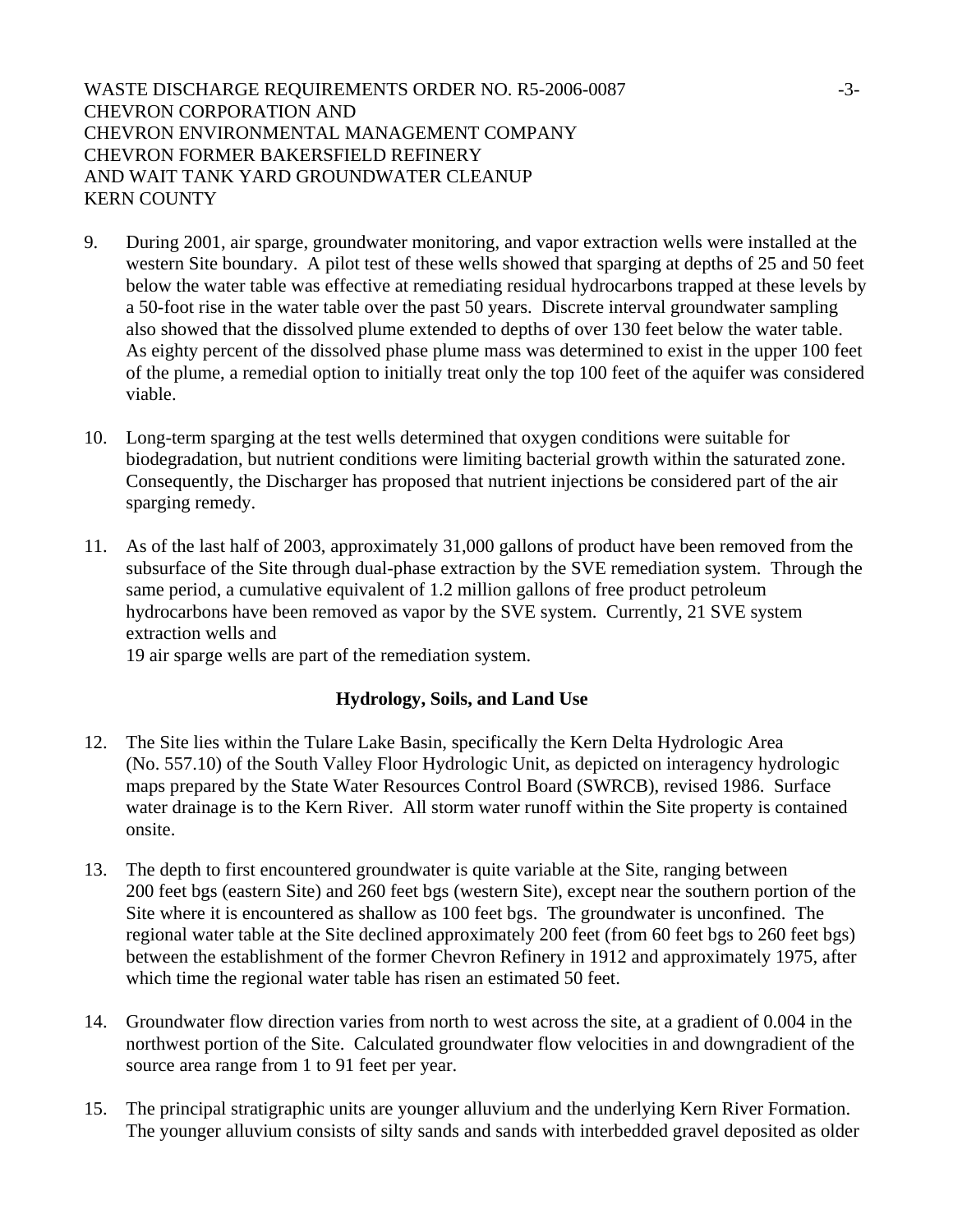## WASTE DISCHARGE REQUIREMENTS ORDER NO. R5-2006-0087 -4-CHEVRON CORPORATION AND CHEVRON ENVIRONMENTAL MANAGEMENT COMPANY CHEVRON FORMER BAKERSFIELD REFINERY AND WAIT TANK YARD GROUNDWATER CLEANUP KERN COUNTY

stream terrace deposits and recent flood plain deposits. The Kern River Formation consists of moderately indurated silts, silty sands, and sands with interbedded gravel and clay. The regional aquifer exists within the Kern River Formation.

- 16. Groundwater monitoring has been conducted at the Site since 1988. Water quality data show that groundwater contains petroleum hydrocarbon constituents at concentrations exceeding applicable water quality objectives.
- 17. Based on a well survey, the closest water supply well is approximately 3,000 feet northeast (sidegradient) of the proposed air sparge curtain. The closest downgradient water supply well is approximately 7,000 feet west of the sparge curtain.
- 18. The Discharger has sampled groundwater monitoring wells for indicators of intrinsic bioremediation of petroleum hydrocarbons. Such indicators include low values or concentrations of sulfate, nitrate, dissolved oxygen (DO), and oxidation/reduction potential (ORP); and increased dissolved iron and manganese concentrations in groundwater. The positive values of the above bioremediation indicator parameters are present within the dissolved hydrocarbon groundwater plume.
- 19. Surrounding land uses are industrial, commercial, and residential.

### **Proposed Remedial Technology**

- 20. The Discharger proposes to conduct nutrient injection in conjunction with air sparging (biosparging) and soil vapor extraction for remediation of petroleum hydrocarbons in groundwater to reduce the anticipated cleanup time of the aquifer. The Discharger proposes to inject nitrogen and phosphorus to enhance biological degradation of petroleum hydrocarbons, as existing groundwater monitoring data suggest that nutrient conditions are limiting bacterial growth within the saturated zone. Nitrogen will be injected with sparge air in the form of ammonia, and phosphorus will be injected with sparge air in the form of triethyl phosphate (TEP).
- 21. Gaseous nutrients (ammonia and TEP) will be added to the injected air stream and regulated by programmable mass flow controllers, which will regulate gas flow to a predetermined rate. Nitrogen will be provided in the form of ammonia in standard storage cylinders. Liquid TEP will be pumped into a heated evaporation chamber and a slipstream of compressed air will be diverted to the evaporation chamber to transfer TEP vapor from the chamber into the main sparge air injection line. A nutrient injection system process diagram is shown in Attachment 3, which is incorporated herein and made part of this Order by reference.
- 22. The estimated cleanup time using biosparging for the off-site groundwater plume is seven years. During that time, groundwater monitoring will be conducted to determine nutrient dosing rates and biological uptake and to minimize residual nutrient concentrations in groundwater downgradient of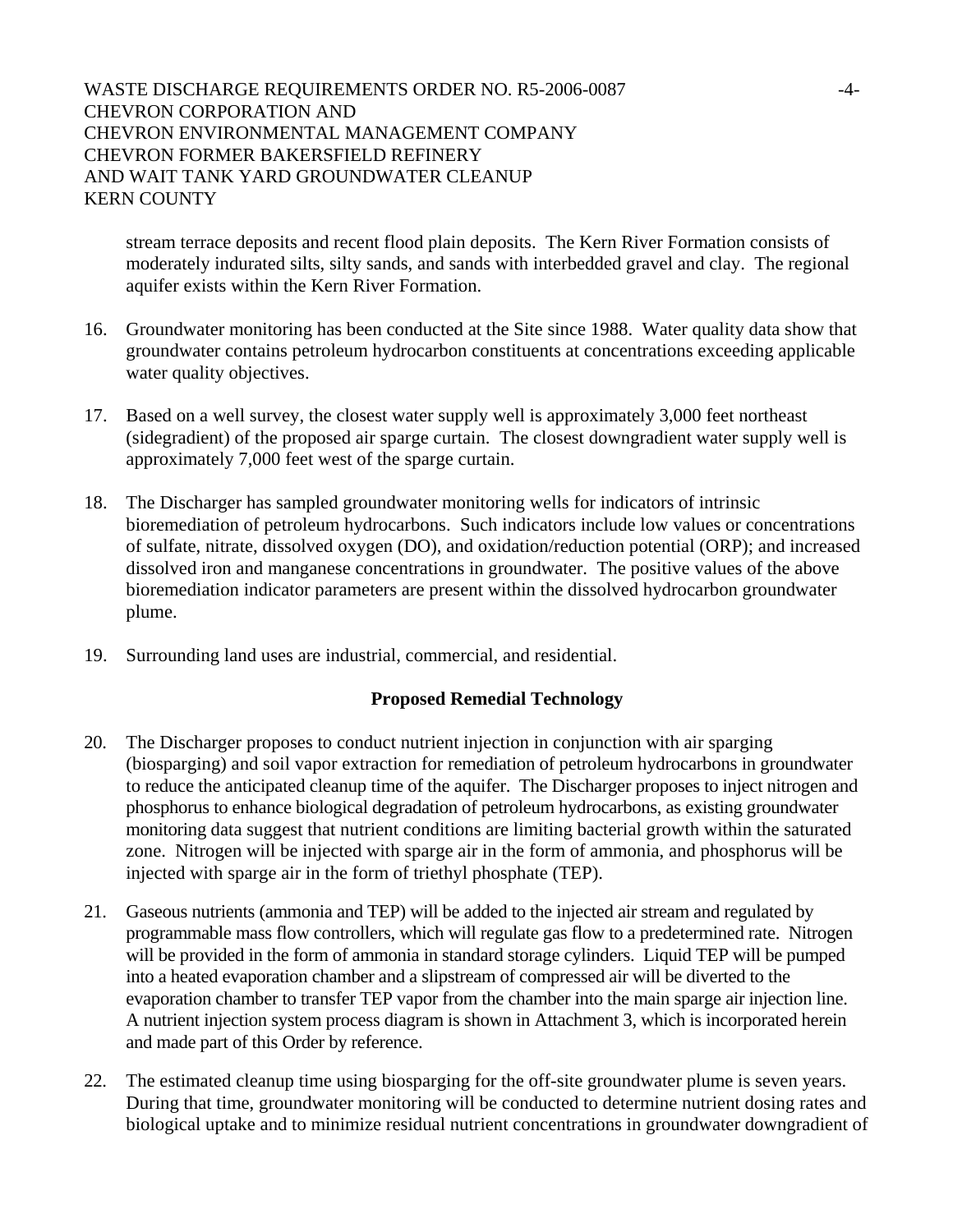## WASTE DISCHARGE REQUIREMENTS ORDER NO. R5-2006-0087 -5-CHEVRON CORPORATION AND CHEVRON ENVIRONMENTAL MANAGEMENT COMPANY CHEVRON FORMER BAKERSFIELD REFINERY AND WAIT TANK YARD GROUNDWATER CLEANUP KERN COUNTY

the treatment area. Bacterial uptake of nitrogen and phosphorous into cellular mass, and sorption and fixation with inorganic cations, will result in the reduction of nutrient concentrations in groundwater. Based on the responsiveness of the indigenous hydrocarbon degrading bacteria, both nutrient form and dosing rates may be modified.

- 23. Based on conservative groundwater flow rates for areas downgradient of the nutrient injection points, it will take at least four years for injected materials or their potential daughter/ byproducts to reach the downgradient end of the treatment area where compliance point wells MW-44, MW-51A/B/C, and MW-55AR/B are located.
- 24. The Discharger has conducted four sampling events for most baseline parameters from downgradient monitoring wells MW-44 and MW-51A/B/C and two baseline sampling event at downgradient well MW-55AR/B. The Discharger will collect additional baseline groundwater samples from downgradient monitoring wells prior to the injection of ammonia and TEP. The list of analytes required for the baseline sampling is listed in the attached MRP No. R5-2006-0087. The Discharger will submit a Baseline Summary Report containing proposed baseline concentrations following these additional groundwater sampling events.
- 25. In the event that ammonia, TEP, or any of their breakdown products, including nitrate, are detected at concentrations greater than 80 percent above approved baseline concentrations in compliance point wells MW-44, MW-51A/B/C, or MW-55AR/B during the treatment period, the Discharger will cease the discharge. In the event that ammonia, TEP, or any of their breakdown products, including nitrate, are non-detect in compliance point wells after four years of nutrient injection, the criterion to cease injection will be 80 percent of the respective constituent water quality objectives (WQOs) as measured at the compliance points. If ammonia, TEP, or any of their breakdown products, including nitrate, are detected at concentrations greater than their respective water quality objectives at the compliance points, the Discharger will then implement an investigation to verify and evaluate the extent of the exceedance, and based on the investigation results, a work plan for remedial actions developed specifically for the nature and extent of the exceedance identified. These remedial actions could include groundwater extraction and treatment.
- 26. The Discharger will monitor eight downgradient wells, two upgradient wells, and two wells in the treatment area as required in MRP No. R5-2006-0087. The three furthest downgradient monitoring wells MW-44, MW-51A/B/C or MW-55AR/B will be the compliance point wells for this Order at which groundwater concentrations must not exceed their respective water quality objectives.

# **Regulatory Considerations**

27. The injection of chemicals into the waters of the State is subject to regulation under the California Water Code. This Order authorizes the Discharger to inject ammonia and triethyl phosphate into the groundwater subject to specific discharge requirements.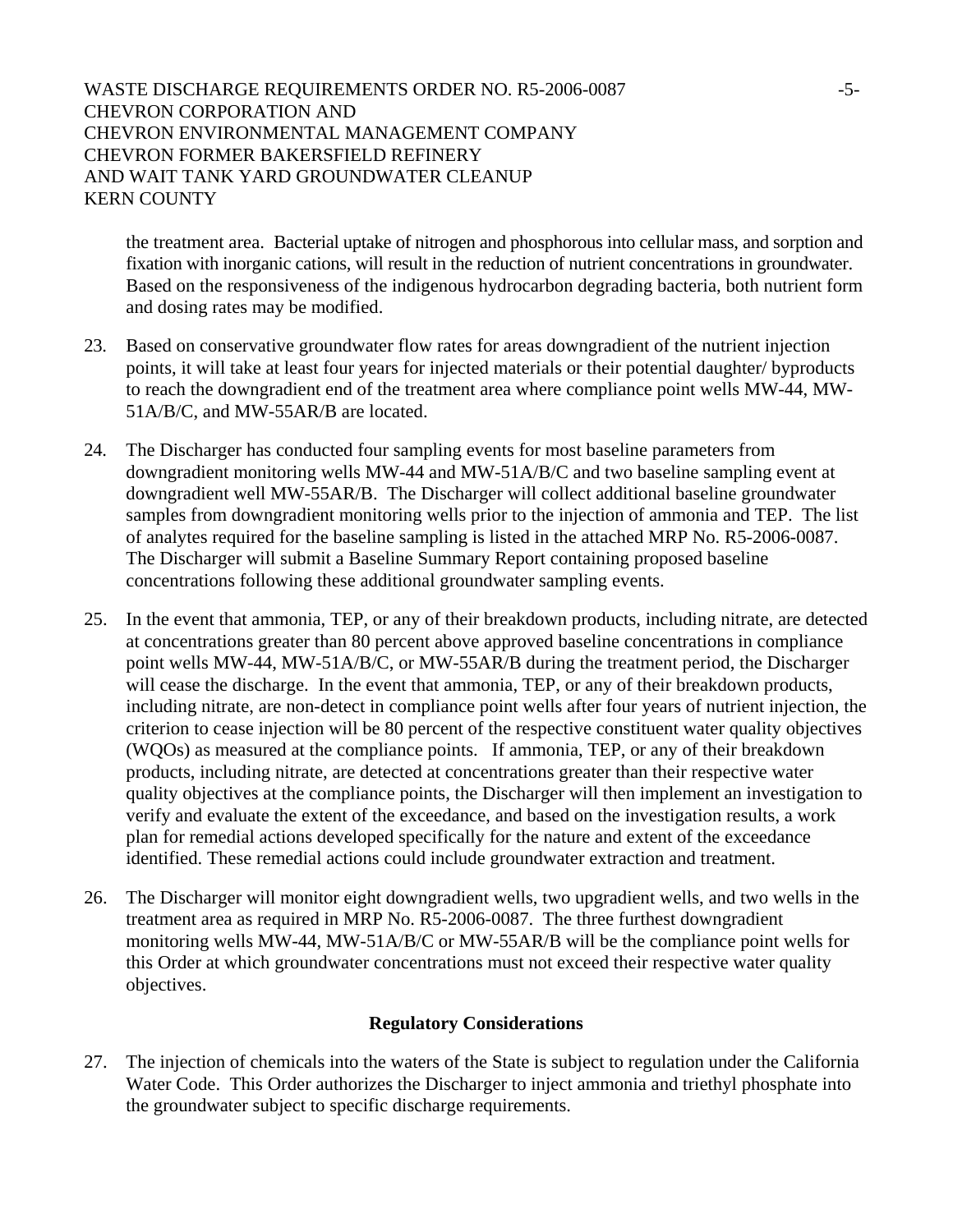WASTE DISCHARGE REQUIREMENTS ORDER NO. R5-2006-0087 -6-CHEVRON CORPORATION AND CHEVRON ENVIRONMENTAL MANAGEMENT COMPANY CHEVRON FORMER BAKERSFIELD REFINERY AND WAIT TANK YARD GROUNDWATER CLEANUP KERN COUNTY

- 28. The *Water Quality Control Plan for the Tulare Lake Basin, Second Edition* (hereafter Basin Plan), designates beneficial uses, establishes narrative and numerical WQOs, and contains implementation plans and policies for protecting waters of the basin. The Basin Plan includes plans and policies of the SWRCB incorporated by reference. Pursuant to §13263(a) of the California Water Code, waste discharge requirements must implement the Basin Plan.
- 29. The beneficial uses of Kern River designated by the Basin Plan are municipal and domestic supply; agricultural, industrial service, and industrial process supply; water contact recreation; noncontact water recreation; warm freshwater habitat; wildlife habitat; rare, threatened, or endangered species; hydropower generation; and groundwater recharge.
- 30. The Site is in Detailed Analysis Unit (DAU) No. 254 of the Kern County Basin. The Basin Plan designates the beneficial uses of groundwater in this DAU as municipal and domestic supply; agricultural, industrial service, and industrial process supply; contact and non-contact water recreation; and wildlife habitat.
- 31. State Board Resolution No. 92-49 requires the Central Valley Water Board to require actions for cleanup and abatement of discharges that cause or threaten to cause pollution or nuisance to conform to the provisions of State Board Resolution No. 68-16 (hereafter Resolution 68-16) and the Basin Plan. Pursuant to Resolution No. 92-49, the Central Valley Water Board shall ensure that dischargers are required to cleanup and abate the effects of discharges in a manner that promotes attainment of either background water quality, or if background levels of water quality cannot be restored, the best water quality which is reasonable and which complies with the Basin Plan including applicable WQOs.
- 32. State Water Resources Control Board Resolution No. 68-16 (hereafter Resolution 68-16 or the "Antidegradation Policy") requires the Central Valley Water Board, in regulating the discharge of waste, to maintain high quality waters of the state until it is demonstrated that any change in quality will be consistent with maximum benefit to the people of the State, will not unreasonably affect beneficial uses, and will not result in water quality less than that described in the Central Valley Water Board's policies (e.g., quality that exceeds WQOs). Spatially restricted and temporary degradation of groundwater by constituents in the discharge is determined consistent with maximum benefit to the people of California. This determination is based on considerations of reasonableness under the circumstances of the discharge. Factors considered include:
	- a. past, present, and probable beneficial uses of the water (as specified in the Basin Plan);
	- b. economic and social costs, tangible and intangible, of the discharge compared to the benefits;
	- c. environmental aspects of the discharge; and
	- d. implementation of feasible alternative treatment or control methods.
- 33. The Central Valley Water Board finds that some temporal degradation of groundwater may occur by injection of TEP and ammonia. Such degradation is consistent with Resolution 68-16 since: (1)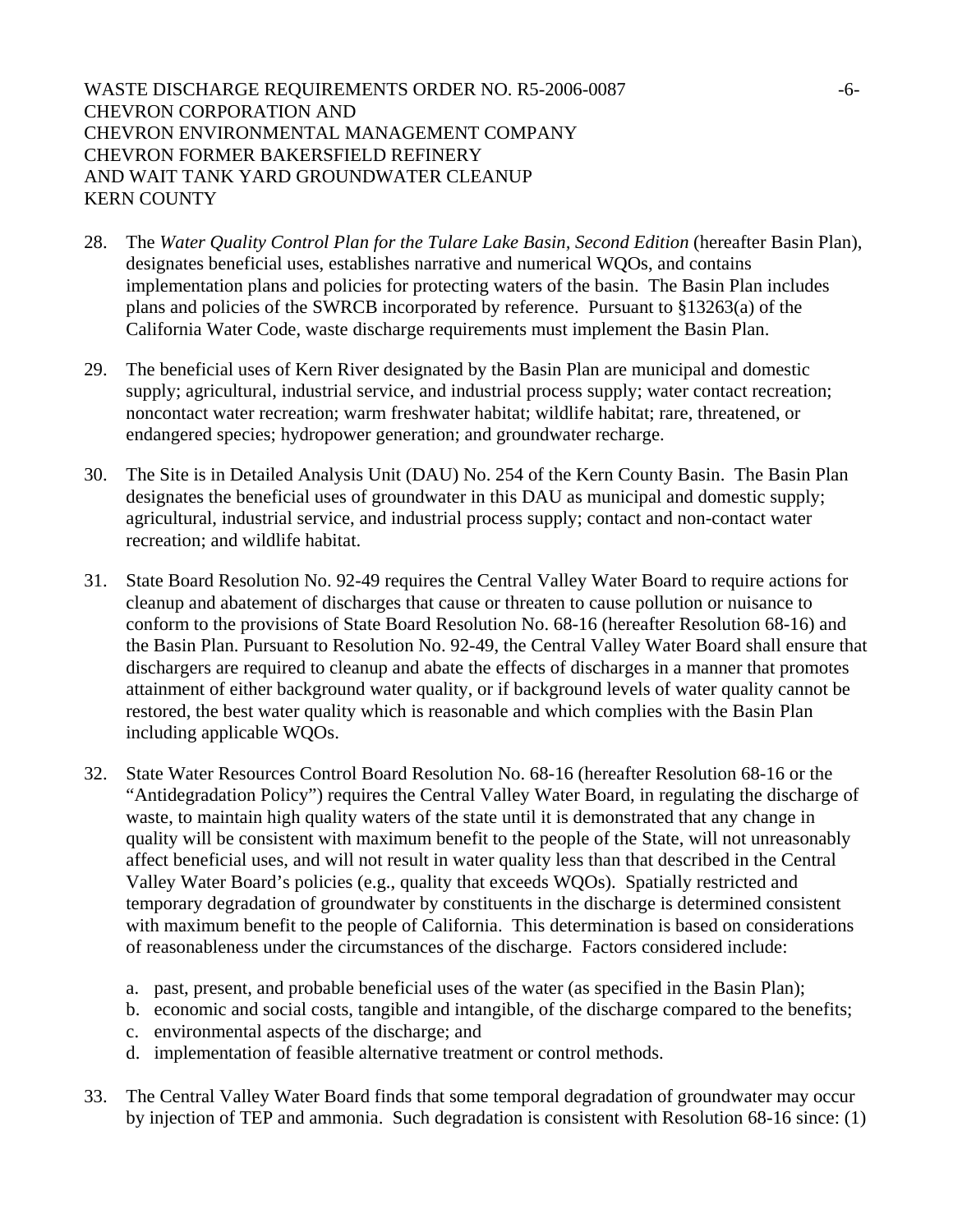# WASTE DISCHARGE REQUIREMENTS ORDER NO. R5-2006-0087 -7-CHEVRON CORPORATION AND CHEVRON ENVIRONMENTAL MANAGEMENT COMPANY CHEVRON FORMER BAKERSFIELD REFINERY AND WAIT TANK YARD GROUNDWATER CLEANUP KERN COUNTY

the purpose of the discharge of TEP and ammonia is to accelerate and enhance remediation of the groundwater pollution and such remediation will benefit the people of the state; (2) the discharge as allowed in this Order is limited in scope and duration; (3) this Order requires use of best practicable treatment, including adequate monitoring and contingency plans to assure protection of water quality; and (4) this Order does not allow discharges of waste to exceed water quality objectives other than those temporarily permitted by these WDRs. If the discharge causes or threatens to cause degradation of water quality (other than those temporarily permitted by these WDRs), then the Discharger will be required to cease the discharge, implement source control, change the method of discharge, or take other action.

- 34. Degradation of groundwater by constituents other than those specified in the groundwater limitations in this Order is inconsistent with Resolution 68-16. Some degradation of groundwater by the Discharger is consistent with Resolution 68-16 provided that the degradation is:
	- a. limited in extent;
	- b. restricted to the nutrients proposed for injection or their known breakdown products;
	- c. minimized by fully implementing the remediation strategy, and regularly maintaining, and optimally operating remediation system equipment;
	- d. demonstrated to be consistent with water quality objectives prescribed in the Basin Plan; and
	- e. justified to be consistent with the maximum benefit to the people of California.
- 35. This discharge is exempt from the requirements of *Consolidated Regulations for Treatment, Storage, Processing, or Disposal of Solid Waste,* as set forth in Title 27, CCR, Division 2, Subdivision 1, Section 20005, et seq., (hereafter Title 27). The exemption pursuant to Section 20090(b), is based on the following:
	- a. The Central Valley Water Board is issuing waste discharge requirements;
	- b. The discharge complies with the Basin Plan, and;
	- c. The wastewater does not need to be managed according to Title 22 CCR, Division 4.5, and Chapter 11, as a hazardous waste.

In addition, the discharge is also exempt pursuant to Section 20090(d) of Title 27 regarding RWQCB cleanup actions, which states:

d. Actions taken by or at the direction of public agencies to cleanup or abate conditions of pollution or nuisance resulting from unintentional or unauthorized releases of waste or pollutants to the environment; provided that wastes, pollutants, or contaminated materials removed from the immediate place of release shall be discharged according to the SWRCBpromulgated sections of Article 2, Subchapter 2, Chapter 3, Subdivision 1 of this division ([§20200 et seq.\)](http://www.calregs.com/cgi-bin/om_isapi.dll?clientID=91717&hitsperheading=on&infobase=ccr&jump=27%3a20200&softpage=Document42#JUMPDEST_27:20200); and further provided that remedial actions intended to contain such wastes at the place of release shall implement applicable SWRCB- promulgated provisions of this division to the extent feasible.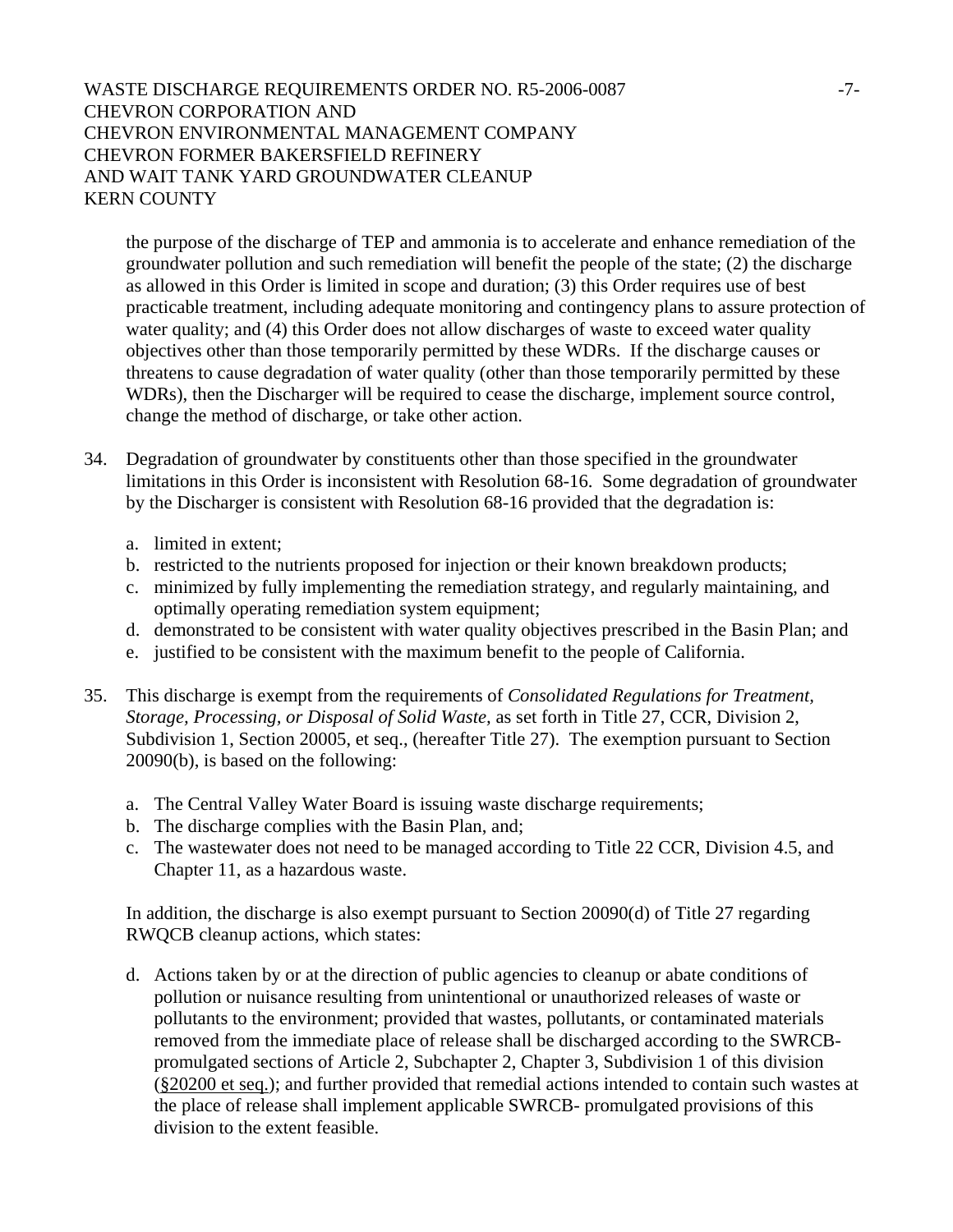#### **General Findings**

- 36. The California Department of Water Resources sets standards for the construction and destruction of groundwater wells, as described in *California Well Standards Bulletin 74-90* (June 1991) and *Water Well Standards: State of California Bulletin 94-81* (December 1981). These standards, and any more stringent standards adopted by the Discharger or county pursuant to California Water Code Section 13801, apply to all monitoring wells.
- 37. Work plans and reports regarding the installation of groundwater monitoring wells must also adhere to the appropriate portions of Attachment 4 "Standard Monitoring Well Provisions for Waste Discharge Requirements," which is incorporated herein and made part of this Order by reference.
- 38. Pursuant to California Water Code §13263(g), discharge is a privilege, not a right, and adoption of this Order does not create a vested right to continue the discharge.
- 39. Section 13267(b) of the California Water Code states, in part, that:

In conducting an investigation specified in [§13267] subdivision (a), the regional board may require that any person who has discharged, discharges, or is suspected of having discharged or discharging, or who proposes to discharge waste within its region, or any citizen or domiciliary, or political agency or entity of this state who has discharged, discharges, or is suspected of having discharged or discharging, or who proposes to discharge, waste outside of its region that could affect the quality of waters within its region shall furnish, under penalty of perjury, technical or monitoring program reports which the regional board requires. The burden, including costs, of these reports shall bear a reasonable relationship to the need for the report and the benefits to be obtained from the reports. In requiring those reports, the regional board shall provide the person with a written explanation with regard to the need for the reports, and shall identify the evidence that supports requiring that person to provide the reports.

- 40. The technical reports required by this Order and the monitoring and reporting program required by this Order and the attached Monitoring and Reporting Program No. R5-2006-0087 are necessary to assure compliance with these waste discharge requirements. The Discharger operates the remediation system that discharges the waste subject to this Order.
- 41. All the above and the supplemental information and details in the attached Information Sheet, which is incorporated by reference herein, were considered in establishing the following conditions of discharge.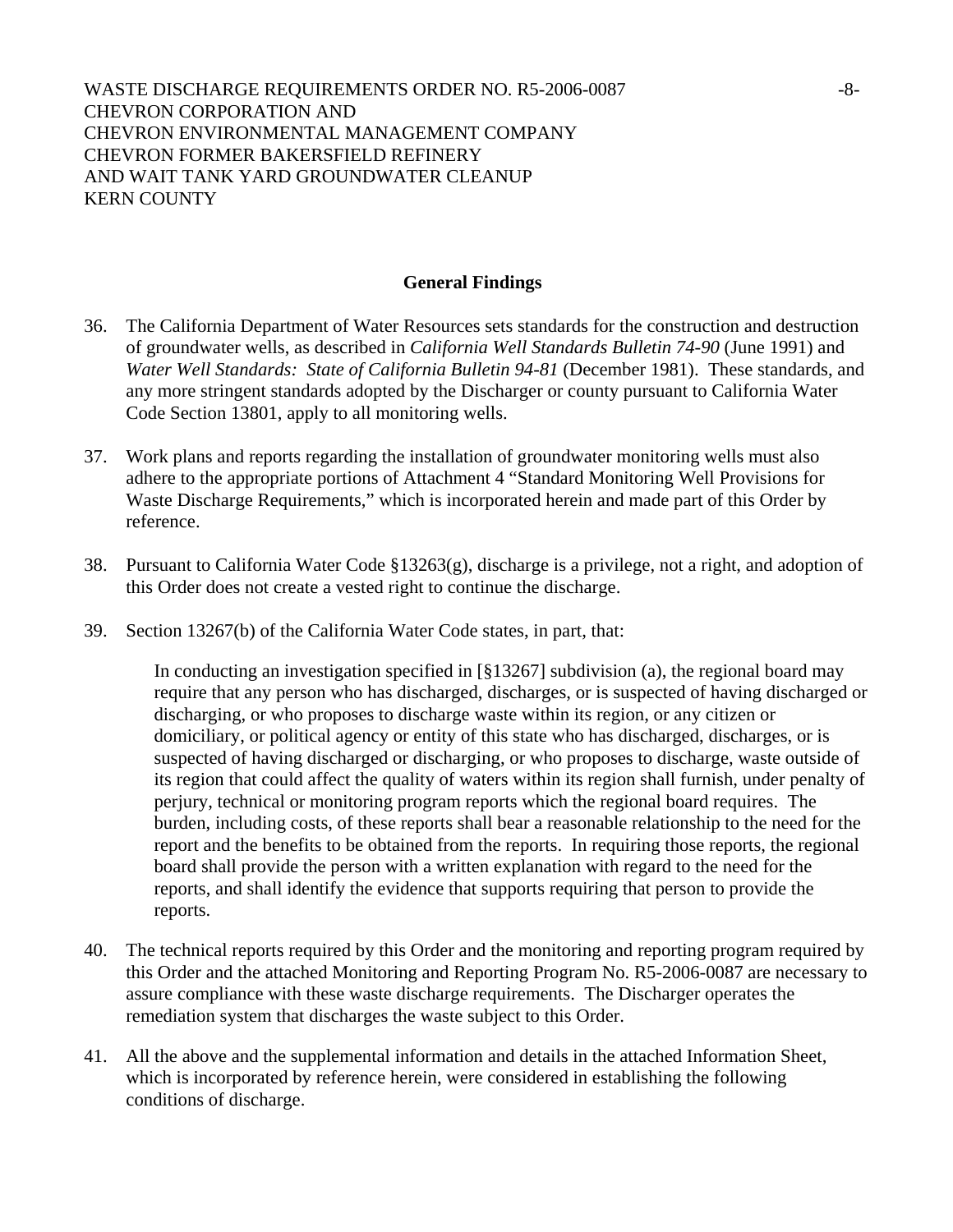WASTE DISCHARGE REQUIREMENTS ORDER NO. R5-2006-0087 -9-CHEVRON CORPORATION AND CHEVRON ENVIRONMENTAL MANAGEMENT COMPANY CHEVRON FORMER BAKERSFIELD REFINERY AND WAIT TANK YARD GROUNDWATER CLEANUP KERN COUNTY

- 42. The Discharger and interested agencies and persons were notified of the intent to prescribe waste discharge requirements for this discharge and provided an opportunity to submit written views and recommendations and to be heard in a public meeting.
- 43. All comments pertaining to the discharge were heard and considered in a public meeting.
- 44. Issuance of this Order is an action to assure the restoration of the environment and is, therefore, exempt from the provisions of the California Environmental Quality Act (Public Resources Code, Section 21000, et seq.), in accordance with Section 15308 and 15330, Title 14, California Code of Regulations (CCR).

**IT IS HEREBY ORDERED** that, pursuant to California Water Code §13263 and §13267, Chevron Corporation and Chevron Environmental Management Company, its agents, successors, and assigns, in order to meet the provisions contained in Division 7 of the California Water Code and regulations adopted hereunder, shall comply with the following:

# **A. Discharge Prohibitions[1](#page-8-0)**

- 1. The discharge of ammonia or TEP, or any by-products, into any surface water or surface water drainage course is prohibited.
- 2. Discharge of waste classified as 'hazardous' under Section 2521, Chapter 15 of Title 23 is prohibited.
- 3. Discharge of ammonia or TEP at a location or in a manner different from that described in Finding No. 21 is prohibited at this site.

### **B. Discharge Specifications**

- 1. The existing compliance point wells marking the downgradient end of the treatment area are monitoring wells MW-44, MW-51A/B/C, and MW-55AR/B.
- 2. No waste constituent shall be released, discharged, or placed where it will be released or discharged, in a concentration or in a mass that causes violation of the Groundwater Limitations, except as noted in Findings No. 33 and No. 34 above.

# **C. Groundwater Limitations**

 $\overline{a}$ 

<span id="page-8-0"></span><sup>1</sup> Note: Other prohibitions, conditions, definitions, and some methods of determining compliance are contained in the attached "Standard Provisions and Reporting Requirements for Waste Discharge Requirements" dated 1 March 1991.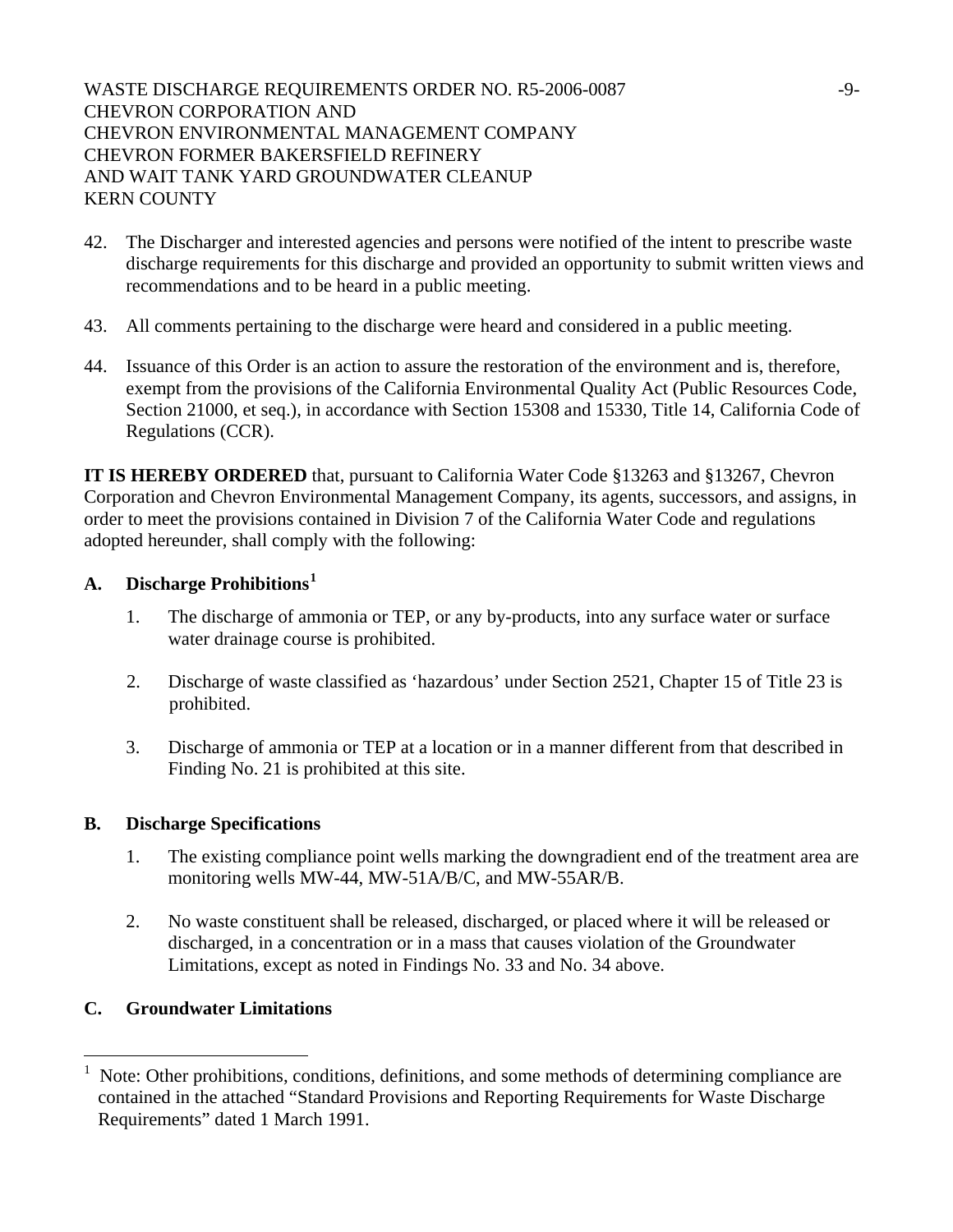- 1. The Discharger shall not cause the groundwater outside the treatment area to contain waste constituents in excess of their respective WQOs as measured in compliance point wells MW-44, MW-51A/B/C, or MW-55AR/B.
- 2. The Discharger shall not cause the groundwater to contain taste and odor producing substances in concentrations that cause nuisance or adversely affect beneficial uses outside of the treatment area.

# **D. Provisions**

- 1. The Discharger shall notify Central Valley Water Board staff a minimum of two weeks prior to the injection of TEP and ammonia.
- 2. All of the following reports shall be submitted pursuant to Section 13267 of the California Water Code. As required by the California Business and Professions Code, all reports shall be prepared by, or under the direction of an appropriate California Registered Professional Engineer or Geologist (unless a specific Provision requires a different type of professional registration). The registered professional shall certify each report. In addition, the Discharger shall certify all reports, as required by General Reporting Requirement B.3 of the Standard Provisions.
	- a. No later than **60 days** after initiation of nutrient injection, the Discharger shall submit a data summary with the data for the first 30 days of injection, a description of the nutrient injection implementation phase, and any preliminary results from the first month of the nutrient injection.
	- b. No later than **90 days** after initiation of nutrient injection, the Discharger shall submit a contingency workplan to investigate any byproducts of the nutrient injection process or nutrient or hydrocarbon breakdown products, in the event these constituents exceed their respective WQOs at monitoring wells MW-44, MW-51A/B/C, or MW-55AR/B. The investigation should be designed to verify and evaluate the extent of the exceedance, and based on the investigation results, a workplan for remedial actions shall be developed specifically for the nature and extent of the exceedance identified. These remedial actions could include groundwater extraction and treatment.
	- c. No later than **12 months** after initiation of injection, the Discharger shall submit a report summarizing the results of the initial nine months of nutrient injection, including an evaluation of the effectiveness of using TEP and ammonia for remediation of hydrocarbon-contaminated groundwater at the Site, the effects of any byproducts on the receiving groundwater, the hydraulic properties on the aquifer, and any other effects of the in-situ treatment. Other effects include evaluation of any changes to the aquifer's transmissivity, hydraulic conductivity, and storativity inside the nutrient injection zone.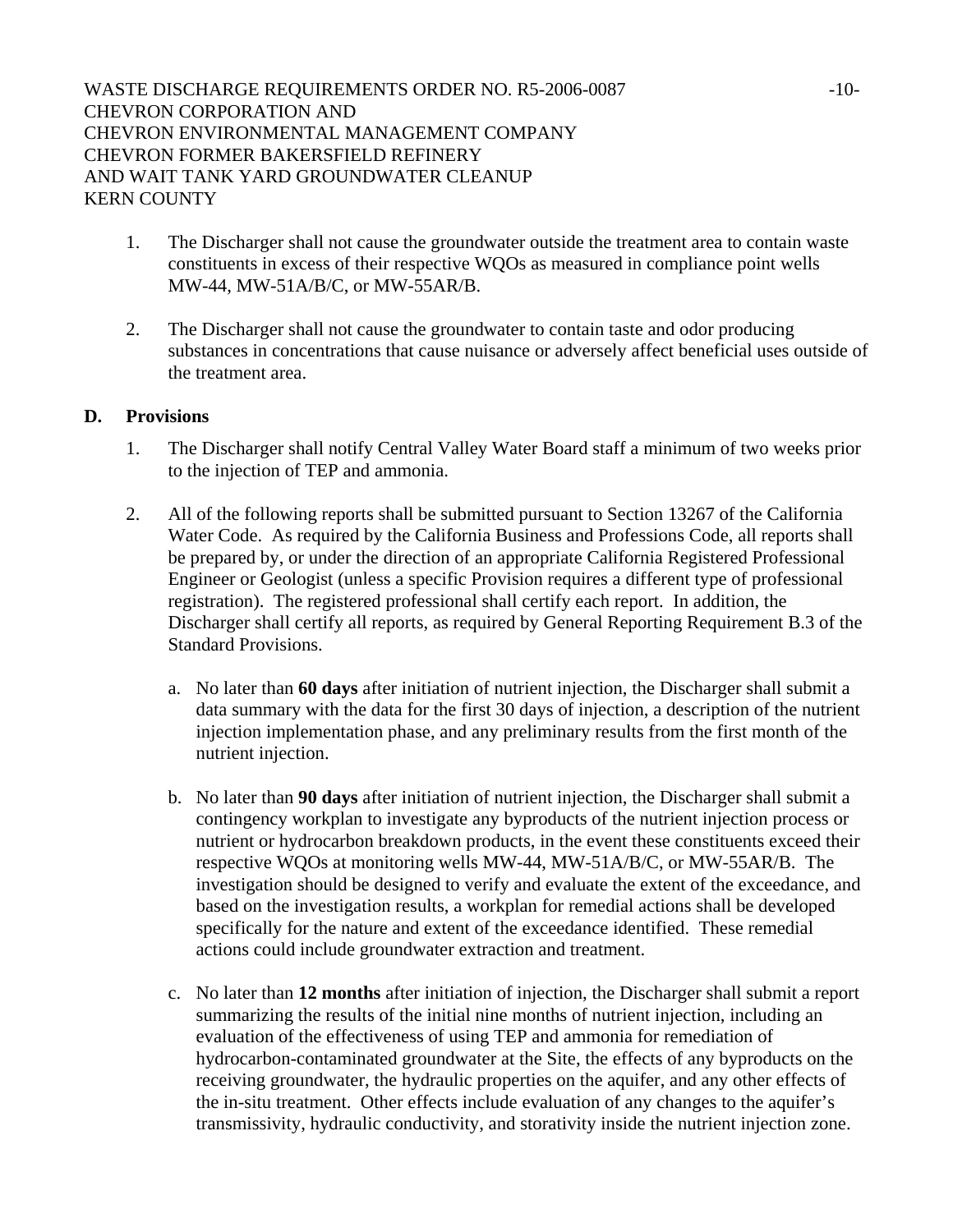Groundwater monitoring data and mathematical or computer models should be used to analyze groundwater flow and contaminant movement. The report shall also contain both tabular and graphical summaries of all the monitoring data obtained during the initial nine months of nutrient injection. In addition, the Discharger shall discuss the compliance record and the corrective action taken or planned, which may be needed to bring the discharge into full compliance with the waste discharge requirements.

- d. No later than **30 months** after initiation of injection, the Discharger shall submit a Baseline Summary Report after the collection of additional samples from downgradient monitoring wells to propose baseline values for ammonia, nitrate, nitrite, TKN, phosphate, and orthophosphate, their byproducts, and/or breakdown products. The Baseline Summary Report shall provide a table of proposed baseline concentrations developed using an EPA-approved statistical method, including the rationale used to develop the concentrations. The Discharger shall cease nutrient injections if the concurrence of Central Valley Water Board staff with the Baseline Sampling Report is not reached within 60 days of receipt of the Baseline Sampling Report by Central Valley Water Board staff.
- 3. The Discharger shall comply with the attached MRP No. R5-2006-0087, which is part of this Order, and any revisions thereto as ordered by the Executive Officer. Monitoring will continue quarterly until ammonia, nitrate, nitrite, TKN, phosphate, and orthophosphate are no longer present in the monitoring wells east of Manor Street at concentrations exceeding their respective WQOs (for four successive quarters). For monitoring wells west of Manor Street, monitoring will continue quarterly for ammonia, nitrate, nitrite, TKN, phosphate, and orthophosphate until these constituents are no longer present at concentrations exceeding 80 percent of their respective WQOs (for four successive quarters).
- 4. Should the evaluation of the monitoring data reveal adverse effects on groundwater quality due to discharging ammonia and TEP, then the Discharger shall notify the Central Valley Water Board within 24 hours, followed by a written summary within two weeks. Within six months of the initial notification, the Discharger shall clean up and abate these effects, including possible extraction of any byproducts or injectant breakdown products, by implementing the approved workplan, as described in Provision No. D.2.b. The Discharger shall provide a status summary report within two months detailing activities to implement the workplan.
- 5. The Discharger shall comply with applicable sections of the "Standard Provisions and Reporting Requirements for Waste Discharge Requirements," dated 1 March 1991, which are attached hereto and by reference a part of this Order. This attachment and its individual paragraphs are commonly referenced as "Standard Provision(s)."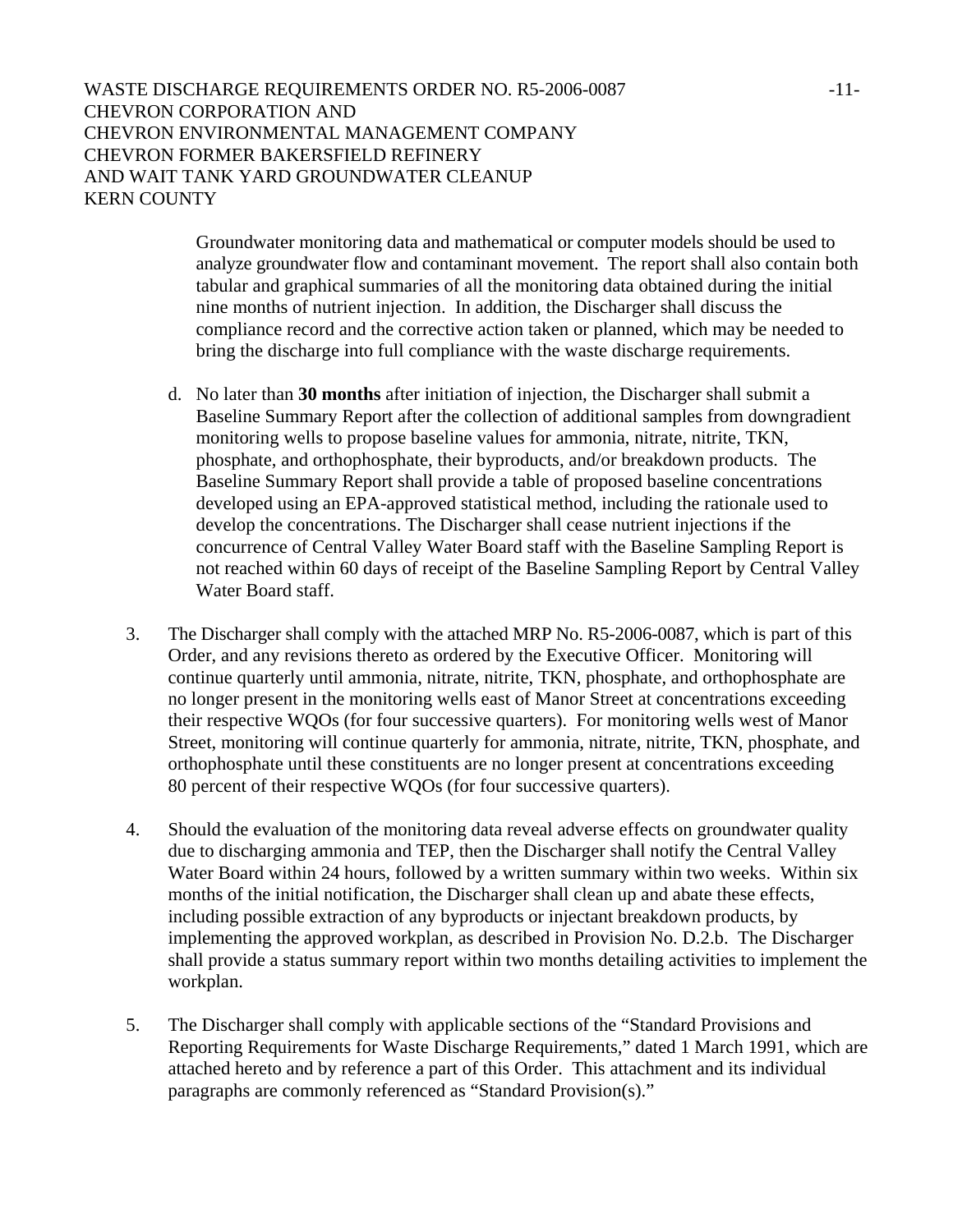- 6. The Discharger shall comply with all conditions of this Order, including timely submittal of technical and monitoring reports as directed by the Executive Officer. Violations may result in enforcement action, including Central Valley Water Board or court order requiring corrective action or imposing civil monetary liability, or in revision or rescission of this Order.
- 7. The Discharger shall provide an alternate water supply source for any municipal, domestic or other water use, if affected by the Discharger's wastes and if ordered by the Central Valley Water Board.
- 8. Prior to any modifications at the Site that would result in material change in the quality or quantity of ammonia or TEP discharge, or any material change in the character, location, or volume of the discharge, the Discharger shall report all pertinent information in writing to the Central Valley Water Board for review and approval. This Order may be revised prior to implementation of any modifications.
- 9. The Discharger shall maintain records of all monitoring information including all calibration and maintenance records, copies of all reports required by this Order, and records of all data used to complete the application for this Order. Records shall be maintained for a minimum of three years from the date of the sample, measurement, or report. This period may be extended during the course of any unresolved litigation regarding this discharge or when requested by the Executive Officer.
- 10. While this Order is in effect, and prior to any change in ownership of the Site or management of this operation, the Discharger shall transmit a copy of this Order to the succeeding Owner/Operator, and forward a copy of the transmittal letter and proof of transmittal to the Central Valley Water Board.
- 11. The Discharger shall allow the Central Valley Water Board, or an authorized representative, upon presentation of credentials and other documents as may be required by law, to:
	- a. Enter upon the premises regulated by the Central Valley Water Board, or the place where records must be kept under the conditions of this Order;
	- b. Have access to and copy, at reasonable times, any records that shall be kept under the conditions of this Order;
	- c. Inspect at reasonable times any facilities, equipment (including monitoring and control equipment), practices, or operations regulated or required under this Order; and
	- d. Sample or monitor, at reasonable times, for the purpose of assuring compliance with this Order or as otherwise authorized by the California Water Code, any substances or parameters at this Site.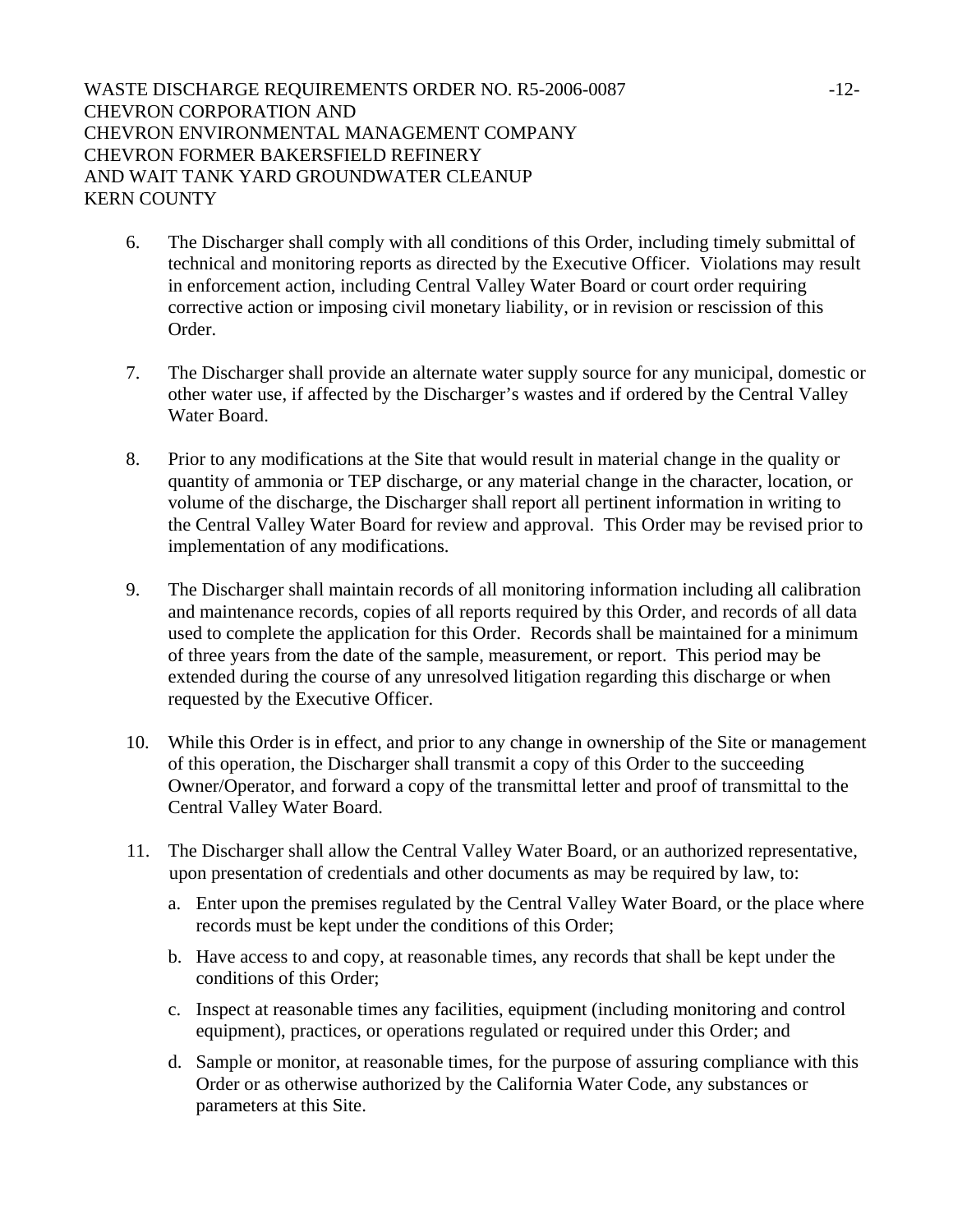WASTE DISCHARGE REQUIREMENTS ORDER NO. R5-2006-0087 -13-CHEVRON CORPORATION AND CHEVRON ENVIRONMENTAL MANAGEMENT COMPANY CHEVRON FORMER BAKERSFIELD REFINERY AND WAIT TANK YARD GROUNDWATER CLEANUP KERN COUNTY

- 12. A copy of this Order shall be kept at the discharge facility for reference by operating personnel. Key operating personnel shall be familiar with its contents.
- 13. The Central Valley Water Board will review this Order periodically and will revise requirements when necessary.

I, PAMELA C. CREEDON, Executive Officer, do hereby certify the foregoing is a full, true, and correct copy of an Order adopted by the California Regional Water Quality Control Board, Central Valley Region, on 4 August 2006.

 $\overline{\phantom{a}}$  , which is a set of the set of the set of the set of the set of the set of the set of the set of the set of the set of the set of the set of the set of the set of the set of the set of the set of the set of th

## PAMELA C. CREEDON, Executive Officer

Order Attachments:

Monitoring and Reporting Program

- 1. Vicinity Map Bakersfield Refinery Area
- 2. Site Map
- 3. Process Diagram Nutrient Injection System
- 4. Standard Monitoring Well Provisions for Waste Discharge Requirements Information Sheet

Standard Provisions (1 March 1991 version)

BEM: 8/4/06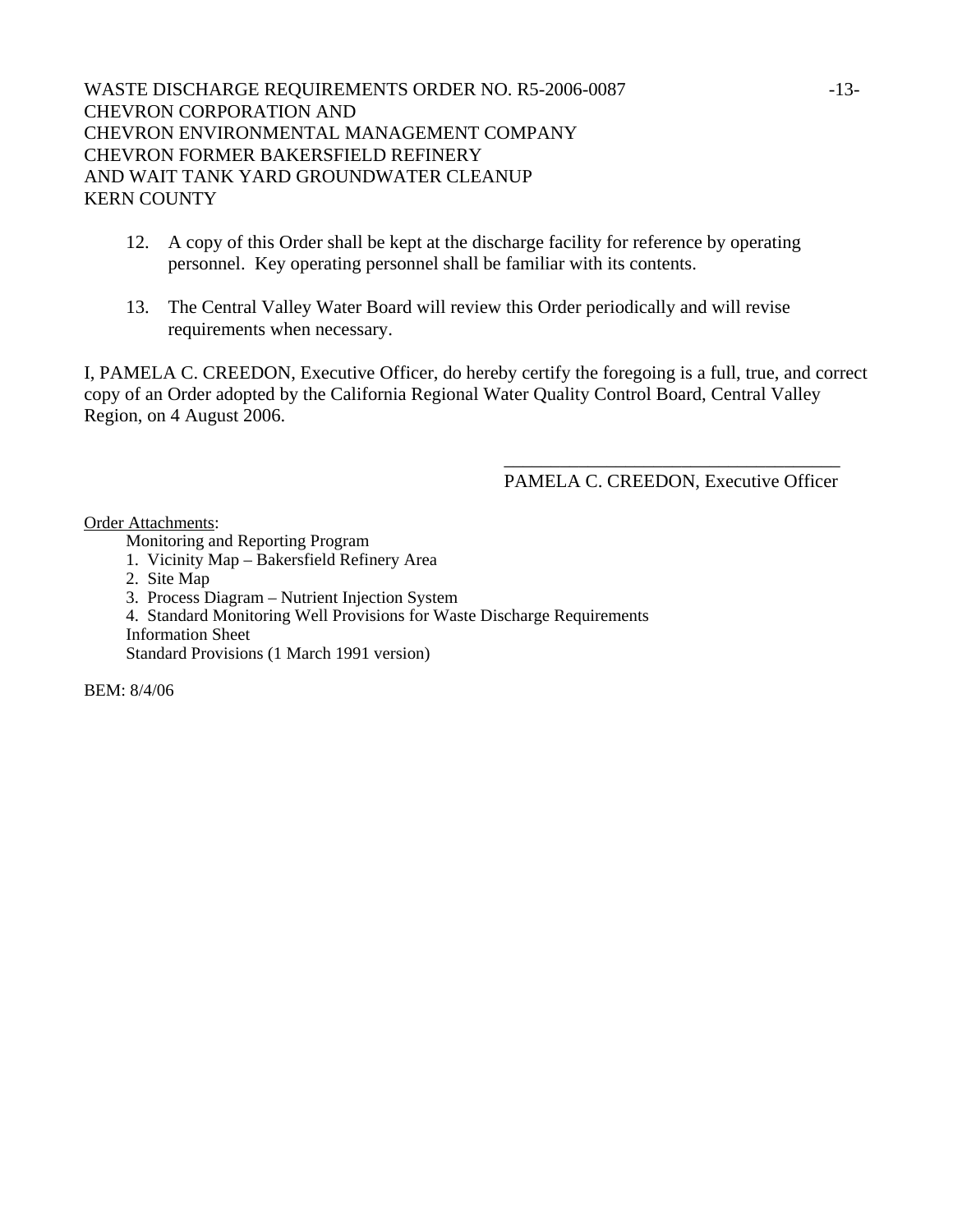# CALIFORNIA REGIONAL WATER QUALITY CONTROL BOARD CENTRAL VALLEY REGION MONITORING AND REPORTING PROGRAM NO. R5-2006-0087 FOR CHEVRON CORPORATION AND CHEVRON ENVIRONMENTAL MANAGEMENT COMPANY CHEVRON FORMER BAKERSFIELD REFINERY AND WAIT TANK YARD GROUNDWATER CLEANUP KERN COUNTY

This monitoring and reporting program (MRP) incorporates requirements for monitoring of the nutrient injection system process and groundwater. This MRP is issued by the Executive Officer of the California Regional Water Quality Control Board, Central Valley Region (Central Valley Water Board) pursuant to California Water Code Section 13267. The Discharger is required to comply with this MRP and shall not implement any changes to this MRP unless and until a revised MRP is issued by the Executive Officer. Groundwater sampling and reporting associated with the existing monitoring well network at the Site is not currently regulated by an MRP. The existing groundwater monitoring schedule is incorporated into this MRP, modified as necessary to implement nutrient injection monitoring. Central Valley Water Board staff shall approve specific sample station locations prior to implementation of sampling activities.

Prior to construction of any new groundwater monitoring or extraction wells, the Discharger shall submit plans and specifications to the Central Valley Water Board for review and approval. Once installed, all new wells shall be added to the monitoring program and shall be sampled and analyzed according to the schedule below.

All samples shall be representative of the volume and the nature of the discharge and matrix of the sampled medium. The time, date, and location of each grab sample shall be recorded on the sample chain of custody form.

# **NUTRIENT INJECTION SYSTEM AND GROUNDWATER MONITORING**

### A. LABORATORY ANALYSES

Monitoring of the nutrient injection system shall consist of groundwater samples collected from the following well groups:

Upgradient Wells: MW-16 and MW-29 Treatment Area Wells: MW-21 and MW-34 Downgradient Wells: MW-18, MW-31, MW-35, MW-42, MW-44, MW-51A/B/C, MW-52, and MW-55AR/B

Please note that well MW-31 is being monitored; however, the results from this well may be qualified, as previous analytical data from this well have shown it to return non-representative results for local groundwater quality conditions. These wells shall be monitored (at a minimum) for the following constituents at the schedule shown. These analyses shall be completed by a State certified laboratory.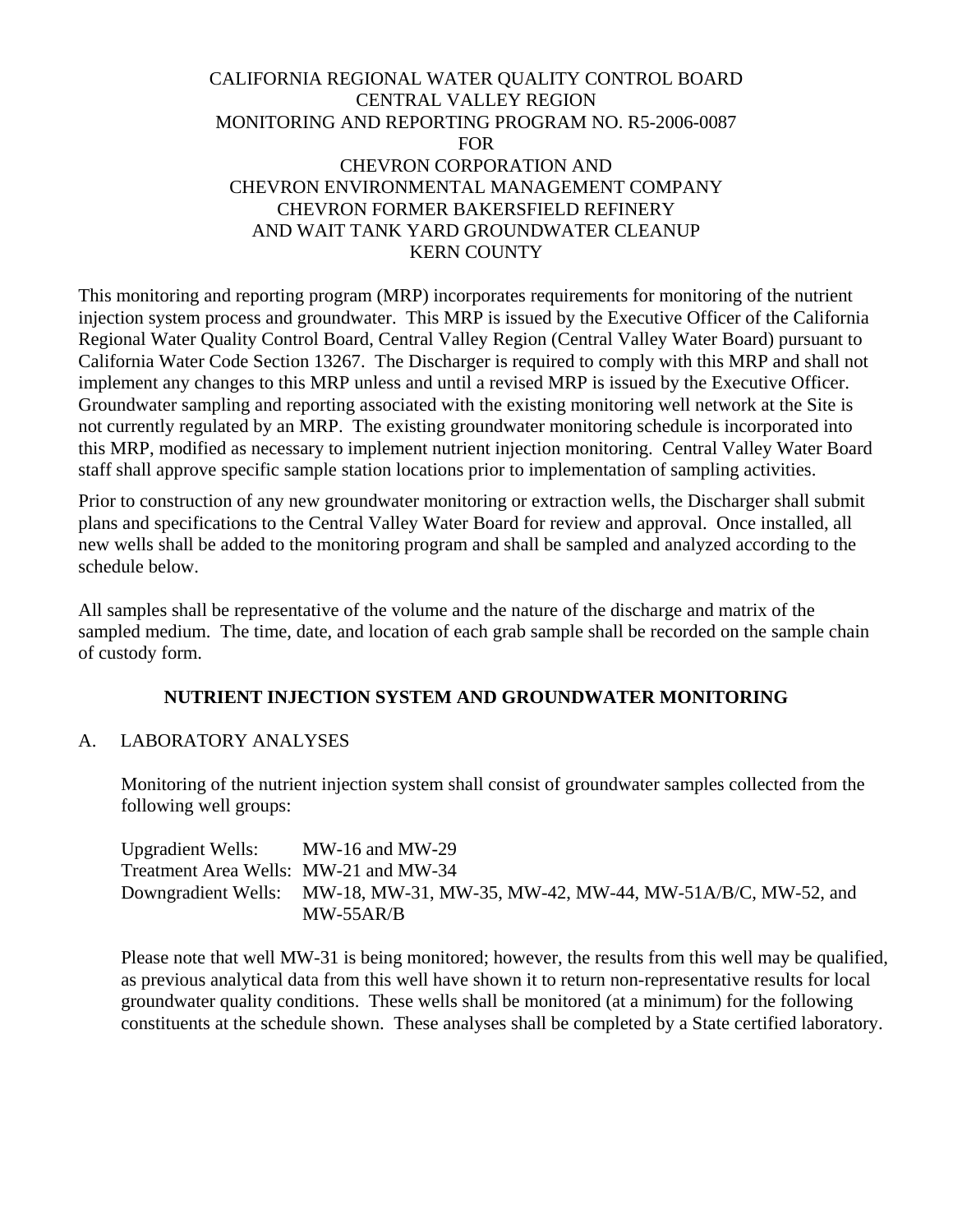# MONITORING AND REPORTING PROGRAM NO. R5-2006-0087 -2- CHEVRON CORPORATION AND CHEVRON ENVIRONMENTAL MANAGEMENT COMPANY CHEVRON FORMER BAKERSFIELD REFINERY AND WAIT TANK YARD GROUNDWATER CLEANUP KERN COUNTY

|                                          | <b>EPA</b> |                     |                        |                  |
|------------------------------------------|------------|---------------------|------------------------|------------------|
|                                          | Analytical | Reporting           | Sample                 | Reporting        |
| Constituents                             | Method     | Limit               | Frequency <sup>4</sup> | <b>Frequency</b> |
| BTEX <sup>1</sup>                        | 8021B      | $0.5 \mu g/l$       | Semi-Ann               | Semi-Ann         |
| TPH (gasoline)                           | 8021B      | $50 \mu g/l$        | Semi-Ann               | Semi-Ann         |
| TPH (diesel)                             | 8015B      | $50 \mu g/l$        | Semi-Ann               | Semi-Ann         |
| Nitrate (as N)                           | 300.0      | $0.1$ mg/l          | Quarterly              | Quarterly        |
| Nitrite (as $NO2$ )                      | 353.2      | $0.065$ mg/l        | Quarterly              | Quarterly        |
| Ammonia (as $NH3$ )                      | 350.1      | $0.03$ mg/l         | Quarterly              | Quarterly        |
| Total Kjeldahl Nitrogen                  | 351.2      | $0.2$ mg/l          | Quarterly              | Quarterly        |
| <b>Total Phosphate</b>                   | 365.4      | $0.15$ mg/l         | Quarterly              | Quarterly        |
| Orthophosphate                           | 365.1      | $0.02 \text{ mg}/1$ | Quarterly              | Quarterly        |
| Hydrocarbon Degrading Bacteria           | SM 9215    | 10 cfu/ml           | Quarterly              | Quarterly        |
| Total Alkalinity (as CaCO <sub>3</sub> ) | 310.1      | $20 \text{ mg/l}$   | Semi-Ann               | Semi-Ann         |
| <b>Total Organic Carbon</b>              | 415.1      | $1 \text{ mg}/1$    | Semi-Ann               | Semi-Ann         |
| Major Cations <sup>2</sup>               | 6010B      | mg/1                | Semi-Ann               | Semi-Ann         |
| Major Anions <sup>3</sup>                | 300.0      | mg/1                | Semi-Ann               | Semi-Ann         |
| <b>Total Dissolved Solids</b>            | 160.1      | $10 \text{ mg/l}$   | Semi-Ann               | Semi-Ann         |
|                                          |            |                     |                        |                  |

<sup>1</sup> Benzene, toluene, ethylbenzene, and xylenes<br><sup>2</sup> Including calcium, sodium, potassium, magnesium, iron, and manganese (standard reporting limit varies)<br><sup>3</sup> Including bicarbonate, chloride and sulfate (standard reportin

phosphate, and orthophosphate until these constituents are no longer present at concentrations exceeding 80 percent of their respective WQOs (for four successive quarters). For monitoring wells east of Manor Street, monitoring will continue quarterly for ammonia, nitrate, nitrite, TKN, phosphate, and orthophosphate until these constituents are no longer present at concentrations exceeding their respective WQOs (for four successive quarters).

#### B. FIELD MEASURED PARAMETERS

Monitoring of the nutrient injection system shall include field-measured parameters taken from groundwater samples from:

| <b>Upgradient Wells:</b>              | MW-16 and MW-29                                                               |
|---------------------------------------|-------------------------------------------------------------------------------|
| Treatment Area Wells: MW-21 and MW-34 |                                                                               |
|                                       | Downgradient Wells: MW-18, MW-31, MW-35, MW-42, MW-44, MW-51A/B/C, MW-52, and |
|                                       | $MW-55AR/B$                                                                   |

Field testing instruments (such as those used to test ORP and dissolved oxygen) may be used provided that:

- 1. The operator is trained in proper use and maintenance of the instruments;
- 2. The instruments are calibrated prior to each monitoring event;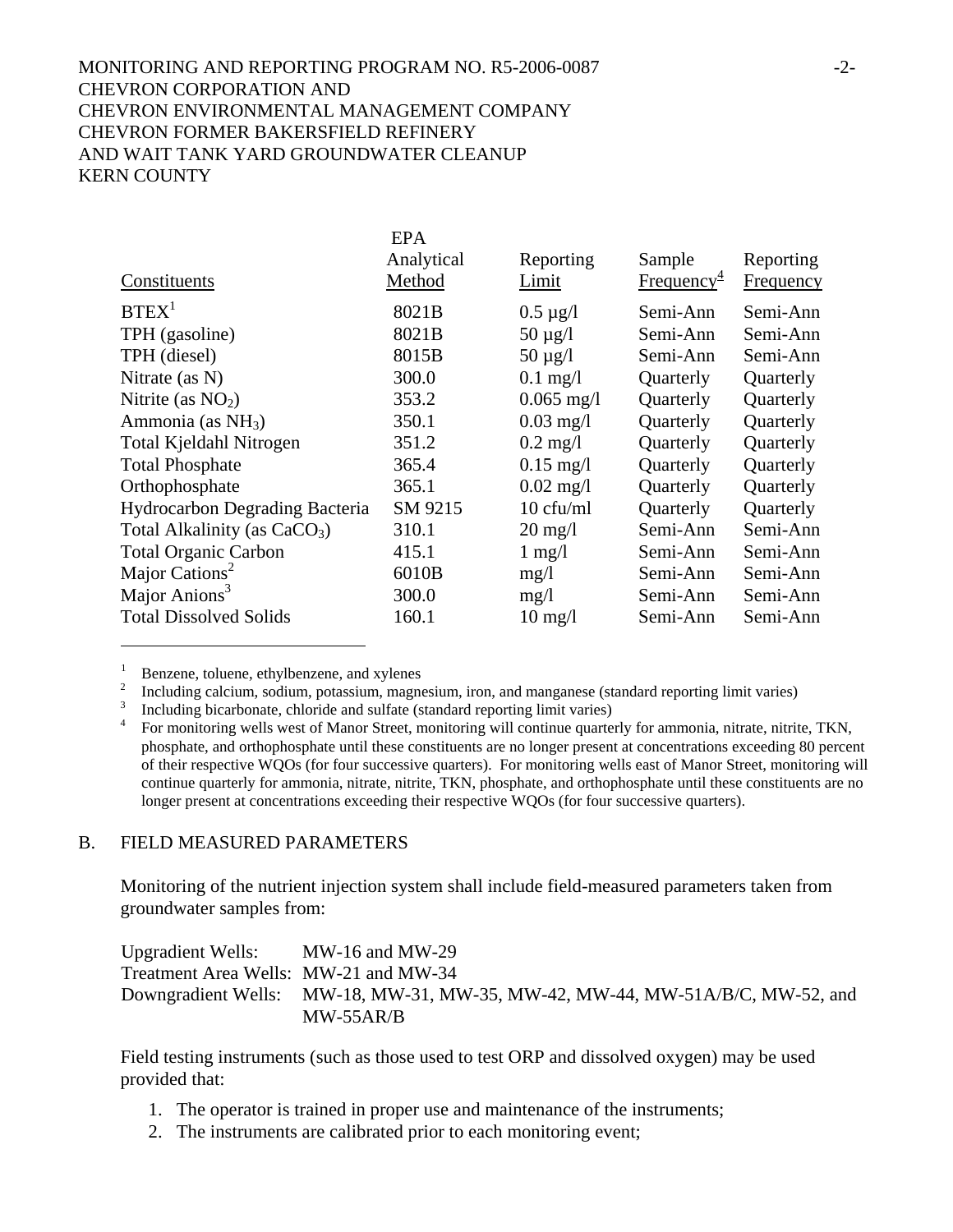- 3. Instruments are serviced and/or calibrated by the manufacturer at the recommended frequency; and
- 4. Field calibration reports are provided with the appropriate monitoring report.

These wells shall be monitored (at a minimum) for the following constituents at the schedule shown.

| Constituents                        | Units                 | Type of<br>Sample | Monitoring<br>Frequency | Reporting<br>Frequency |
|-------------------------------------|-----------------------|-------------------|-------------------------|------------------------|
| Specific Conductivity               | $\mu$ mhos/cm         | Grab              | Quarterly               | Quarterly              |
| pH                                  | pH units              | Grab              | Quarterly               | Quarterly              |
| Oxidation-reduction potential       | millivolts            | Grab              | Quarterly               | Quarterly              |
| Dissolved Oxygen                    | mg/l                  | Grab              | Quarterly               | Quarterly              |
| Temperature                         | $\mathrm{P}^{\circ}C$ | Grab              | Quarterly               | Quarterly              |
| <b>Liquid Hydrocarbon Thickness</b> | Feet                  | Grab              | Quarterly               | Quarterly              |
| Ground Water Elevation <sup>2</sup> | Feet, MSL             | Grab              | Quarterly               | Quarterly              |

1 For monitoring wells west of Manor Street, monitoring will continue quarterly until ammonia, nitrate, nitrite, TKN, phosphate, and orthophosphate are no longer present at concentrations exceeding 80 percent of their respective WQOs (for four successive quarters). For monitoring wells east of Manor Street, monitoring will continue quarterly for ammonia, nitrate, nitrite, TKN, phosphate, and orthophosphate until these constituents are no longer present at concentrations exceeding their respective WQOs (for four successive quarters).

<sup>2</sup> Measured every time a well is sampled.

l

## C. NUTRIENT INJECTION SYSTEM MONITORING

Monitoring of the nutrient injection system shall include the following parameters taken from sampling/monitoring points within the physical nutrient injection system:

| Parameter                                                     | Units       | Type of<br>Sample | Monitoring<br>Frequency   | Reporting<br>Frequency |
|---------------------------------------------------------------|-------------|-------------------|---------------------------|------------------------|
| Injected Air Flow Rate <sup>1</sup>                           | <b>SCFM</b> | Metered           | Continuous                | Quarterly              |
| Ammonia Concentration <sup>1</sup>                            | ppmy        | Grab              | Semi-monthly              | Quarterly              |
| TEP Concentration <sup>1,4</sup>                              | ppmy        | Grab              | Semi-monthly <sup>4</sup> | Quarterly              |
| Flow Rates (at sparge wells)                                  | <b>SCFM</b> | Meter             | Monthly                   | Quarterly              |
| Injection Pressure (at sparge wells)                          | <b>PSI</b>  | Meter             | Monthly                   | Quarterly              |
| Flow Rates (at ex. wells) <sup>2</sup>                        | <b>SCFM</b> | Meter             | Monthly                   | Quarterly              |
| Vacuum (at ex. wells) <sup>2</sup>                            | <b>PSI</b>  | Meter             | Monthly                   | Quarterly              |
| Various Constituents <sup>3</sup> (at ex. wells) <sup>2</sup> | ppmy        | Grab              | Monthly                   | Quarterly              |

<sup>1</sup> Monitored at injected air header before air flow is split to individual wells.

2 Measured at vapor extraction wells near air sparge wells used for nutrient injection.<br> $\frac{3}{2}$  Measured aposition of the space of the space of the space of the space of the space of the space of the space of the space of

 Vapor phase constituents should include BTEX, TPH(gasoline), oxygen, carbon dioxide, methane, TEP, and ammonia.<br><sup>4</sup> TEP concentration monitoring frequency will revert to once per month after the initial three months of injection.

**PETROLEUM HYDROCARBON GROUNDWATER MONITORING**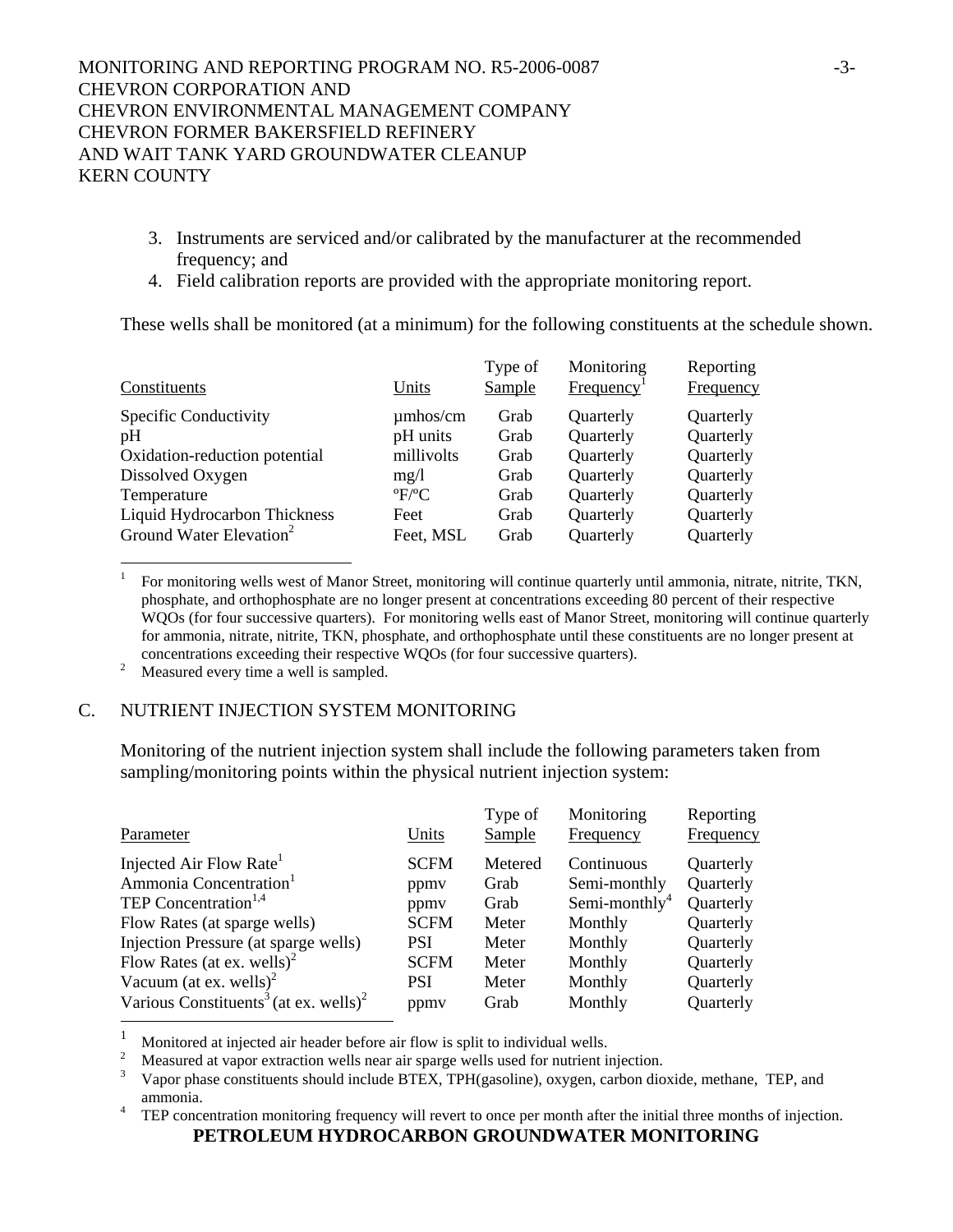## MONITORING AND REPORTING PROGRAM NO. R5-2006-0087 -4- CHEVRON CORPORATION AND CHEVRON ENVIRONMENTAL MANAGEMENT COMPANY CHEVRON FORMER BAKERSFIELD REFINERY AND WAIT TANK YARD GROUNDWATER CLEANUP KERN COUNTY

The remaining groundwater monitoring wells at the Site are not currently under a monitoring and reporting program. As such, the monitoring schedule outlined below has been developed to closely approximate the Discharger's existing voluntary monitoring program.

#### A. LABORATORY ANALYSES

 $\frac{1}{2}$ 

Monitoring of the groundwater not directly involved in the nutrient injection system shall consist of groundwater samples collected from the following wells:

| MW-7     | $MW-11$  | $MW-13$  | $MW-14$  | $MW-17T$ |
|----------|----------|----------|----------|----------|
| $MW-191$ | $MW-20T$ | $MW-25$  | $MW-27$  | $MW-30$  |
| $MW-371$ | $MW-38$  | $MW-481$ | $MW-531$ |          |

Sampled for groundwater intrinsic bioremediation parameters during the fourth quarter.

These wells shall be monitored (at a minimum) for the following constituents at the schedule shown. These analyses shall be completed by a State certified laboratory.

| Constituents      | EPA<br>Analytical<br>Method | Reporting<br>Limit | Sample<br>Freq <u>uency</u> <sup>≜</sup> | Reporting<br>Frequency |
|-------------------|-----------------------------|--------------------|------------------------------------------|------------------------|
| BTEX <sup>1</sup> | 8021B                       | $0.5 \mu g/l$      | Semi-Ann.                                | Semi-Ann.              |
| TPH (gasoline)    | 8021B                       | $50 \mu g/l$       | Semi-Ann.                                | Semi-Ann.              |
| TPH (diesel)      | 8015B                       | $50 \mu g/l$       | Semi-Ann.                                | Semi-Ann.              |

1

Benzene, toluene, ethylbenzene, and xylenes.<br><sup>2</sup> Sampled during the second and fourth quarters.

When fourth quarter groundwater intrinsic bioremediation sampling of the wells designated above occurs, these additional parameters shall be monitored:

| <b>EPA</b><br>Analytical<br>Method | Reporting<br>Limit | Sample<br>Frequency | Reporting<br>Frequency |
|------------------------------------|--------------------|---------------------|------------------------|
| 300.0                              | $0.1$ mg/l         | Annually            | Annually               |
| 310.1                              | $20 \text{ mg}/1$  | Annually            | Annually               |
| 415.1                              | $1 \text{ mg}/1$   | Annually            | Annually               |
| 6010B                              | mg/l               | Annually            | Annually               |
| 300.0                              | mg/l               | Annually            | Annually               |
| 160.1                              | $10 \text{ mg}/l$  | Annually            | Annually               |
|                                    |                    |                     |                        |

<sup>3</sup> Including calcium, sodium, potassium, magnesium, iron, and manganese (standard reporting limit varies) Including chloride and sulfate (standard reporting limit varies)

#### B. FIELD MEASURED PARAMETERS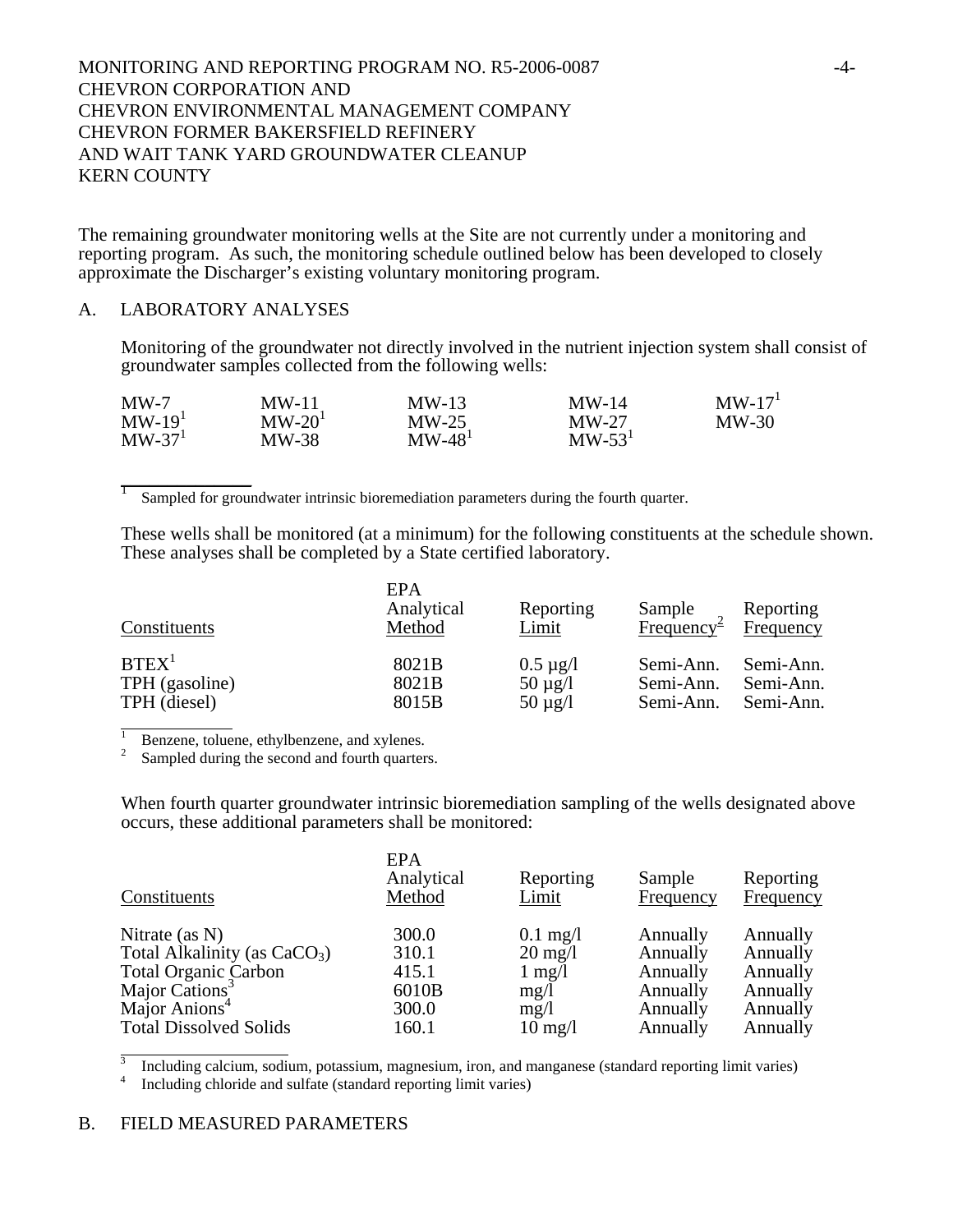# MONITORING AND REPORTING PROGRAM NO. R5-2006-0087 -5- CHEVRON CORPORATION AND CHEVRON ENVIRONMENTAL MANAGEMENT COMPANY CHEVRON FORMER BAKERSFIELD REFINERY AND WAIT TANK YARD GROUNDWATER CLEANUP KERN COUNTY

Monitoring of the groundwater not directly involved in the nutrient injection system shall consist of the following groundwater parameters measured at each well listed in Section A above:

| Type of<br>Constituents             | Monitoring Reporting<br>Units       | Sample | Frequency | Frequency |
|-------------------------------------|-------------------------------------|--------|-----------|-----------|
| Specific Conductivity               | $\mu$ mhos/cm                       | Grab   | Semi-Ann. | Semi-Ann. |
| pH                                  | pH units                            | Grab   | Semi-Ann. | Semi-Ann. |
| Oxidation-reduction potential       | millivolts                          | Grab   | Semi-Ann. | Semi-Ann. |
| Dissolved Oxygen                    | mg/1                                | Grab   | Semi-Ann. | Semi-Ann. |
| Temperature                         | $\mathrm{P}^{\mathrm{o}}\mathrm{C}$ | Grab   | Semi-Ann. | Semi-Ann. |
| Liquid Hydrocarbon Thickness        | Feet                                | Grab   | Semi-Ann. | Semi-Ann. |
| Ground Water Elevation <sup>1</sup> | Feet, MSL                           | Grab   | Quarterly | Quarterly |

<sup>1</sup> Measured every time a well is sampled.

#### **REPORTING**

In reporting monitoring data, the Discharger shall arrange the data in tabular form so that the date, sample type, and reported analytical result for each sample are readily discernible. The data shall be summarized in such a manner to clearly illustrate compliance with waste discharge requirements and spatial or temporal trends, as applicable. The results of any monitoring done more frequently than required at the locations specified in the Monitoring and Reporting Program shall be reported to the Central Valley Water Board.

As required by the California Business and Professions Code Sections 6735, 7835, and 7835.1, all Groundwater Monitoring Reports shall be prepared under the direct supervision of a Registered Engineer or Geologist and signed by the registered professional.

#### **A. Quarterly and Semi-Annual Monitoring Reports**

Quarterly and semi-annual reports shall be submitted to the Central Valley Water Board by the **15th day of the second month following the end of each calendar quarter (i.e., by 15 February, 15 May, 15 August, and 15 November**). Quarterly reporting shall continue for Nutrient Injection System And Groundwater Monitoring until:

- 1. Ammonia, nitrate, nitrite, TKN, phosphate, and orthophosphate are no longer present at concentrations exceeding 80 percent of their respective WQOs (for four successive quarters) in wells west of Manor Street, or
- 2. Ammonia, nitrate, nitrite, TKN, phosphate, and orthophosphate are no longer present at concentrations exceeding their respective WQOs (for four successive quarters) in wells east of Manor Street.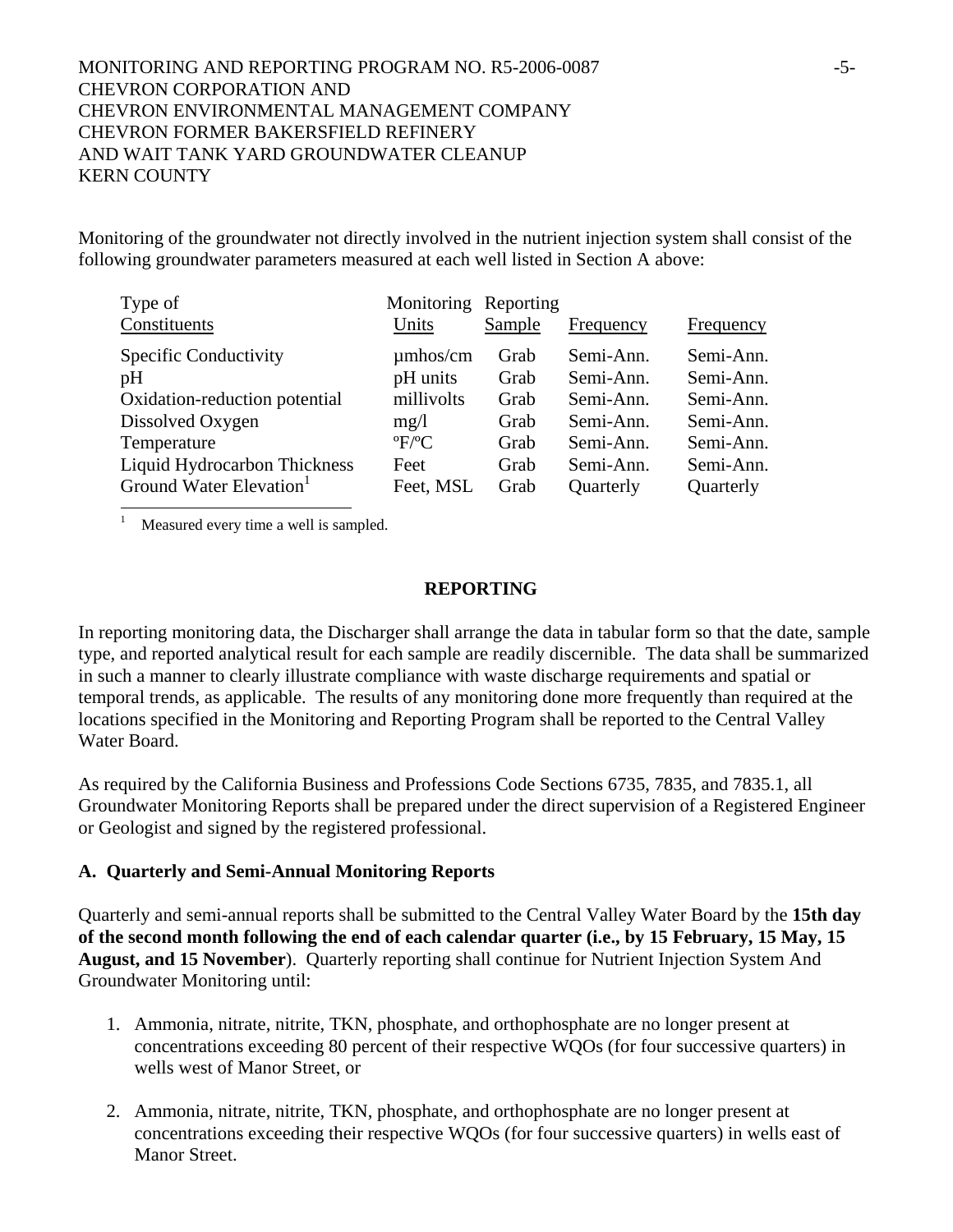MONITORING AND REPORTING PROGRAM NO. R5-2006-0087 -6- CHEVRON CORPORATION AND CHEVRON ENVIRONMENTAL MANAGEMENT COMPANY CHEVRON FORMER BAKERSFIELD REFINERY AND WAIT TANK YARD GROUNDWATER CLEANUP KERN COUNTY

At a minimum, the reports shall include:

- 1. A narrative description of all preparatory, monitoring, sampling, and analytical testing activities for the groundwater monitoring. The narrative shall be sufficiently detailed to verify compliance with the WDR, this MRP, and the Standard Provisions and Reporting Requirements. The narrative shall be supported by field logs for each well documenting depth to groundwater; parameters measured before, during, and after purging; calculation of casing volume; total volume of water purged, etc.;
- 2. An assessment of ammonia and TEP dosing, by-products, and results of all sampling;
- 3. Copies of all laboratory analytical report(s);
- 4. A calibration log verifying regular calibration of any field monitoring instruments (e.g., DO, pH, EC meters) used to obtain data;
- 5. Piezometric and contour maps for DO concentrations and Hydrocarbon Degrading Bacteria counts for each quarterly sampling event, for all areas potentially affected by the nutrient injection system;
- 6. Cumulative data tables containing the water quality analytical results and depth to groundwater.
- 7. An evaluation of the effectiveness of the nutrient injection in remediating petroleum hydrocarbons in groundwater.

### **B. Annual Report**

An annual report shall be submitted to the Central Valley Water Board by **15 February** of each year. This report shall contain an evaluation of the effectiveness and progress of the investigation and remediation, and may be submitted with the fourth quarter monitoring report. The annual report shall contain the following minimum information:

- 1. Tabular and graphical summaries of all data collected during the previous year;
- 2. Groundwater contour maps and contaminant concentration maps containing all data obtained during the previous year;
- 3. Data for monitoring and analysis performed on an annual basis;
- 4. A discussion of the long-term trends in the concentrations of the pollutants in the groundwater monitoring wells;
- 5. An evaluation of the performance of the nutrient injection system, including a description of all remedial activities conducted during the year, an analysis of its effectiveness in destroying the contaminants and whether the contaminant plume is being destroyed or is continuing to spread;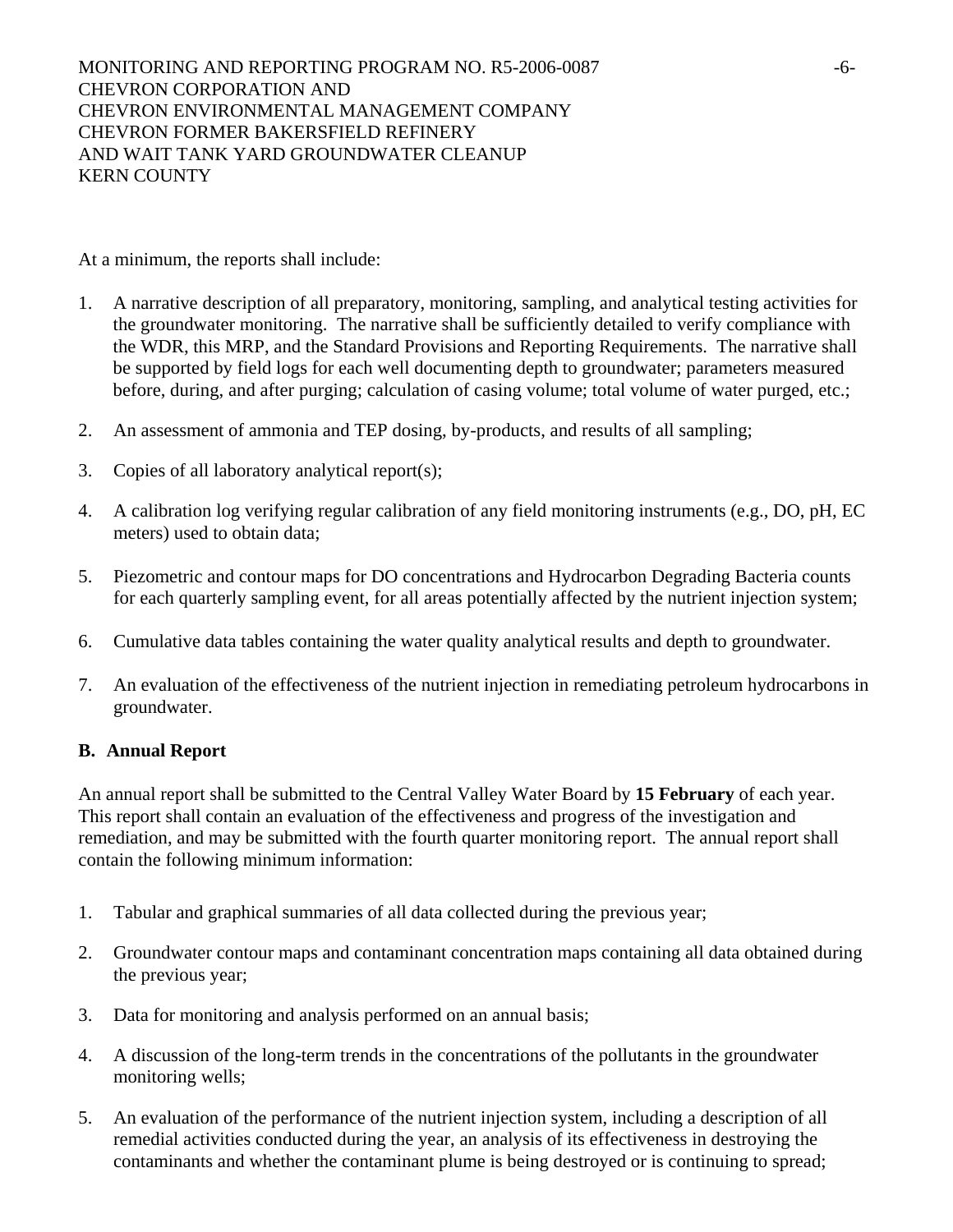MONITORING AND REPORTING PROGRAM NO. R5-2006-0087 -7- CHEVRON CORPORATION AND CHEVRON ENVIRONMENTAL MANAGEMENT COMPANY CHEVRON FORMER BAKERSFIELD REFINERY AND WAIT TANK YARD GROUNDWATER CLEANUP KERN COUNTY

- 6. A discussion of compliance and the corrective action taken, as well as any planned or proposed actions needed to bring the discharge into full compliance with the waste discharge requirements; and
- 7. A discussion of any data gaps, potential deficiencies/redundancies in the monitoring system or reporting program and the anticipated date for completion of cleanup activities.

A letter transmitting the self-monitoring reports shall accompany each report. Such a letter shall include a discussion of requirement violations found during the reporting period, and actions taken or planned for correcting noted violations, such as operation or facility modifications. If the Discharger has previously submitted a report describing corrective actions and/or a time schedule for implementing the corrective actions, reference to the previous correspondence will be satisfactory. The transmittal letter shall contain the penalty of perjury statement by the Discharger, or the Discharger's authorized agent, as described in the Standard Provisions General Reporting Requirements Section B.3.

The Discharger shall implement the above monitoring program on the first day of the month following adoption of this Order.

Ordered by:

PAMELA C. CREEDON, Executive Officer

 4 August 2006 (Date)

BEM: 8/04/06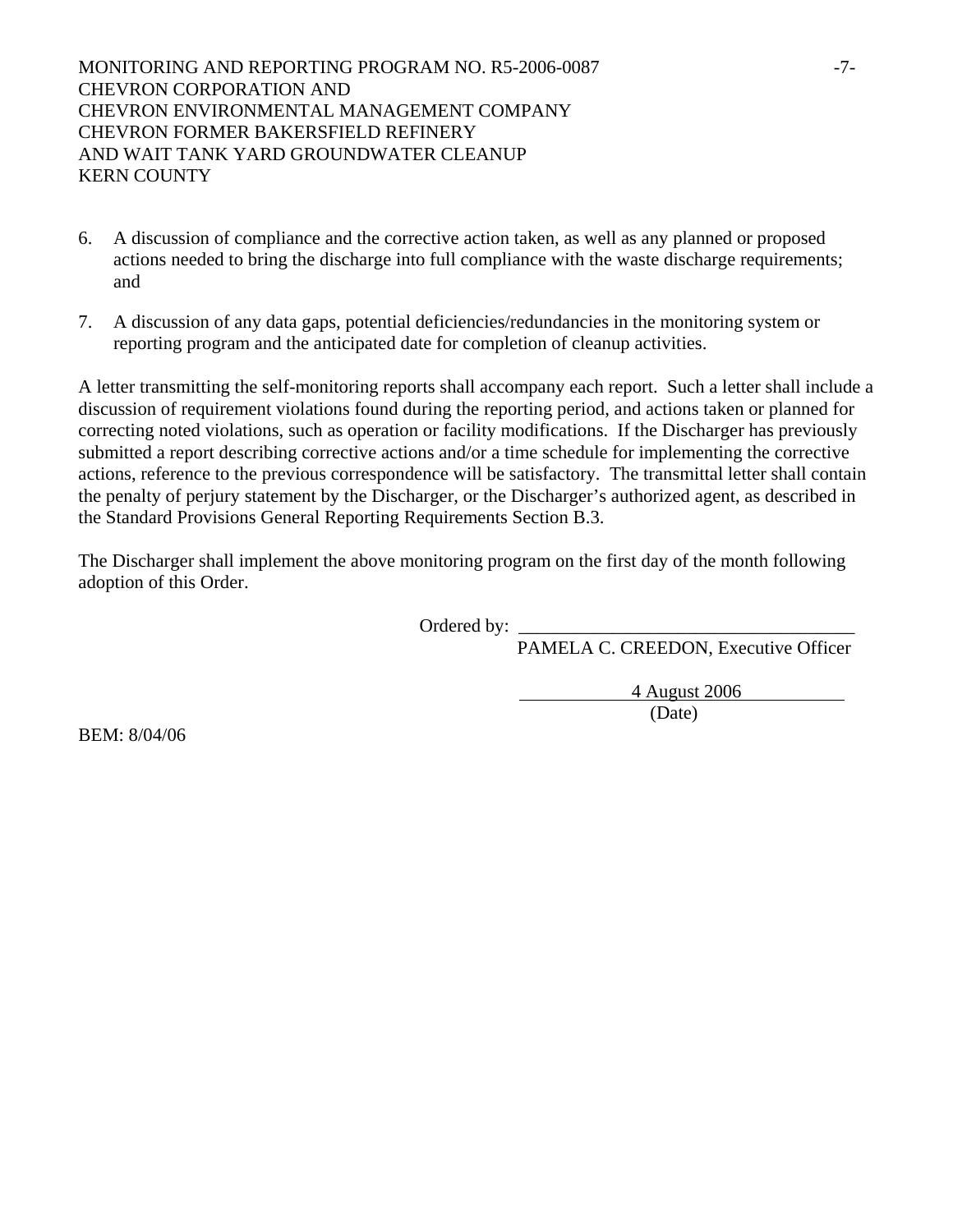### INFORMATION SHEET

## ORDER NO. R5-2006-0087 CHEVRON CORPORATION AND CHEVRON ENVIRONMENTAL MANAGEMENT COMPANY CHEVRON BAKERSFIELD FORMER REFINERY AND WAIT TANK YARD GROUNDWATER CLEANUP KERN COUNTY

Chevron Corporation (the Discharger) owns the former Chevron Bakersfield Refinery and adjacent Wait Tank Yard in Oildale, in the northeastern portion of Bakersfield. The Refinery and Wait Tank Yard (the Site) were in operation from about 1912 to 1986, and manufactured or stored a variety of hydrocarbon products including crude oil, gasoline, diesel, stove oil, furnace oil, road asphalt, and jet fuel. These are the primary contaminants found at the Site, which originated from spills and leaks from pipelines, tanks, and process units during the facility's operational phase.

The Discharger decommissioned and dismantled the former Refinery and Wait Tank Yard between May 1990 and September 1991, removing the aboveground and belowground facilities. During decommissioning operations, approximately 11,000 tons of petroleum hydrocarbon impacted soil was removed from the Site.

The Discharger initiated subsurface investigations at the Site in 1984. In 1986, refinery product (separate phase hydrocarbons (SPH), or free product) was discovered in two water supply wells in the former Wait Tank Yard. Sampling of monitoring wells returned benzene, ethylbenzene, toluene and total xylenes (BTEX) results with select BTEX constituents present in groundwater at concentrations greater than 20 parts per million, or milligrams per liter (mg/L).

Additional subsurface investigations during 1990-1992 determined the presence of two SPH plumes, one at the center (west central source area) and one near the eastern edge of the former Wait Tank Yard near the former Refinery parcel (central source area). Soil investigations determined that from depths of 22 feet to 200 feet below ground surface (bgs), total petroleum hydrocarbon (TPH) concentrations in soil are as high as 1,500 milligrams per kilogram (mg/kg). Groundwater is present at depths of 200 to 260 feet bgs.

In 1996, site remediation using product recovery and vapor extraction technologies commenced in the west central and central source areas. Three soil vapor extraction (SVE) wells in the west central area and four SVE wells in the central area were initially installed, with some wells operating as dual-phase extraction wells for SPH removal. At that time, a treatment system was installed on the Site, which consists of a water/oil separator, water storage tank, air stripper, liquid phase carbon treatment vessels, and a large vapor extraction and thermal oxidizer system.

By late 2000, over 3.3 million pounds of petroleum hydrocarbons had been removed from the unsaturated zone by vapor extraction activities, and had resulted in a large decrease in soil vapor concentrations. Despite these activities, no significant attenuation of the dissolved phase groundwater plume had been demonstrated, with the flux of hydrocarbons exceeding the biodegradation capacity of the aquifer. Dissolved plume chemistry showed that dissolved oxygen (DO), nitrate, and sulfate were reduced and dissolved iron and manganese were elevated, suggesting intrinsic biodegradation was occurring. In addition, with the installation of an additional off-site well, the dissolved groundwater plume was shown to exist at least 600 feet west of the Site property boundary.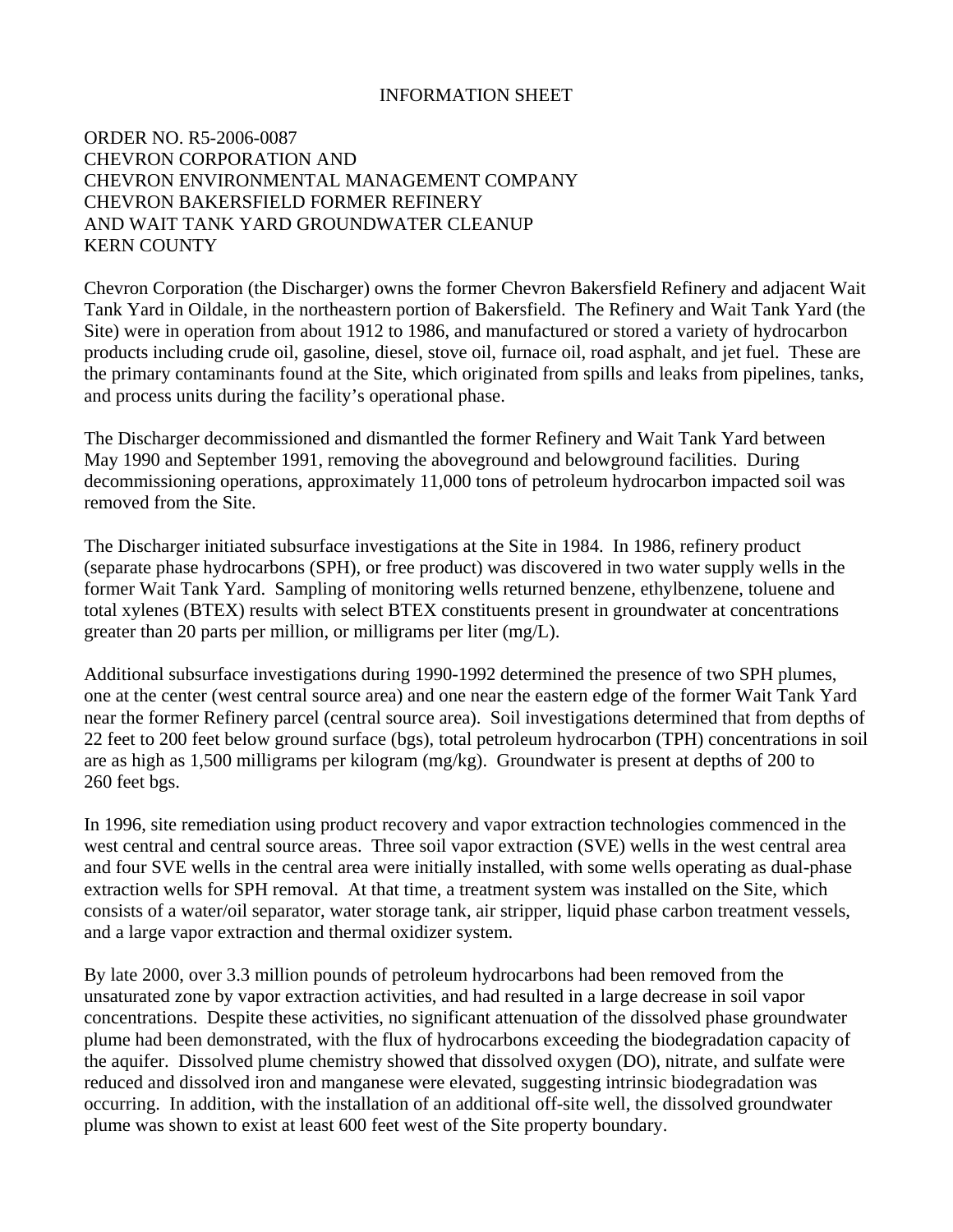## INFORMATION SHEET – ORDER NO. R5-2006-0087  $-2$ -CHEVRON CORPORATION AND CHEVRON ENVIRONMENTAL MANAGEMENT COMPANY CHEVRON FORMER BAKERSFIELD REFINERY AND WAIT TANK YARD GROUNDWATER CLEANUP KERN COUNTY

The Discharger proposed to install air sparge wells in late 2000, due to the apparent exceedance of the biodegradation capacity of the aquifer. The purpose of the sparge wells was to reduce the concentrations of dissolved constituents in the plume, to reduce the source areas (including residual hydrocarbon in the saturated zone), and to increase DO levels in the regional aquifer to promote the biodegradation of hydrocarbons. The first phase of an air sparge remedial system was a proposed air sparge "curtain" across the dissolved plume at the western Site boundary to address the migration of dissolved-phase hydrocarbons off-site.

A deep sparge well, with screens 100 and 150 feet below the water table, was installed and tested in late 2001 and early 2002. Test results showed sparging was effective at 100 feet below the water table but not at depths of 150 feet.

Long-term sparging at the test wells along the western Site boundary during 2002 suggested that the primary hydrocarbon removal mechanism in this area was through stripping from groundwater rather than through biodegradation. While oxygen conditions were determined suitable for biodegradation, it appeared that nutrient conditions were limiting bacterial growth within the saturated zone. Consequently, the Discharger has proposed that nutrient injections be considered part of the air sparging remedy.

The Discharger proposes to conduct nutrient injection in conjunction with air sparging (biosparging) and soil vapor extraction for remediation of petroleum hydrocarbons in groundwater to reduce the anticipated cleanup time of the aquifer. The proposed soil vapor extraction and biosparging remediation system is based on the results of literature research and review, groundwater modeling, extensive review of the groundwater geochemistry at the Site, and discussions with Board staff. The Discharger proposes to inject nitrogen and phosphorus to enhance biological degradation of petroleum hydrocarbons, as existing groundwater monitoring data suggest that nutrient conditions are limiting bacterial growth within the saturated zone. Nitrogen will be injected with sparge air in the form of ammonia, and phosphorus will be injected with sparge air in the form of triethyl phosphate (TEP).

Both ammonia and TEP are highly soluble, with solubility limits of 34 percent and 12 percent in water, respectively; therefore, the majority of injected nutrients will partition into groundwater. Bacterial uptake of nitrogen and phosphorous into cellular mass, and sorption and fixation with inorganic cations, will result in the reduction of nutrient concentrations in groundwater. For nutrient demand calculations, the "treatment area" was defined as that portion of the contaminant plume undergoing nutrient-enhanced sparging. This area includes the upper 100 feet of the aquifer, 600 feet wide (perpendicular to groundwater flow) and 200 feet long (parallel to flow), at the western Site boundary.

Nutrient dosage rates for biodegradation were calculated based on the mass on contaminants present in the treatment areas and the stoichiometric equations for biodegradation of the chemicals of concern. Nutrient dosage and demand will be balanced in an attempt to affect only a nominal increase in nitrate, ammonia, and phosphate concentrations in the aquifer.

Nitrogen and phosphate demand for bioremediation of non-strippable hydrocarbons will average approximately 4,900 pounds per year and 500 pounds per year, respectively. Inherent loss mechanisms in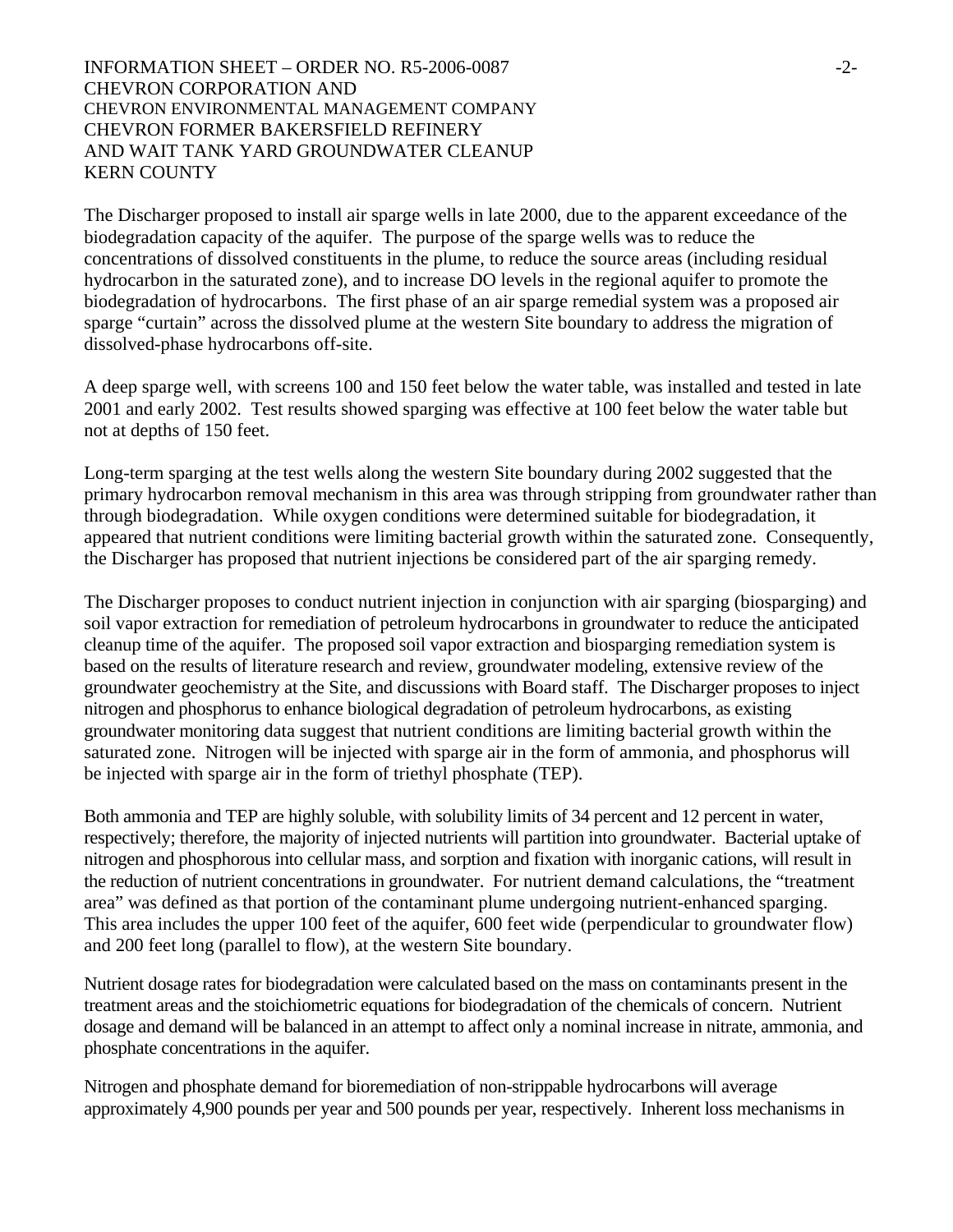## INFORMATION SHEET – ORDER NO. R5-2006-0087  $-3$ -3-CHEVRON CORPORATION AND CHEVRON ENVIRONMENTAL MANAGEMENT COMPANY CHEVRON FORMER BAKERSFIELD REFINERY AND WAIT TANK YARD GROUNDWATER CLEANUP KERN COUNTY

the aquifer will require higher dosages than those given above. The required ammonia and TEP concentrations in the biosparge airstream are calculated at 400 parts per million as vapor (ppmv) and 30 ppmv, respectively.

The Discharger has estimated a "delivery efficiency" for both ammonia and TEP. The delivery efficiency equals the mass of nutrient (nitrogen or phosphorous) used by the target heterotrophic bacteria (responsible for hydrocarbon degradation) divided by the total mass of nutrient injected. For nitrogen, a delivery efficiency of 50 percent was adopted. Nitrogen loss occurs through volatilization, immobilization (incorporation into cellular mass), and migration outside the treatment area. Dissolved nitrogen that may migrate from the treatment area will be beneficial to biodegradation of hydrocarbons in the off-site plume that extends downgradient of the treatment area. The Discharger expects that all of the bioavailable nitrogen will be "scavenged" by the bacterial population, such that any increase in the dissolved inorganic nitrogen concentration in the aquifer will be minor and transient.

The delivery efficiency for phosphorous injection is expected to be low, as the majority of injected phosphate is expected to form inorganic complexes with iron and manganese within the formation and precipitate out of solution. The assumed delivery efficiency for phosphorous was therefore set at 10 percent for modeling purposes.

In practice and as modeled, a significant portion of the injected nitrogen will be utilized for the biodegradation of hydrocarbons. If 50 percent of the nitrogen is used for biodegradation, the correlative nitrogen concentration would be 17.3 mg/l. The Discharger anticipates other loss mechanisms would further reduce residual nitrogen concentrations to much less than the 10 mg/l drinking water standard for nitrate (measured as nitrogen). In practice and as modeled, with inorganic losses of 50 percent and biologic uptake of 10 percent, the resultant dissolved phosphorous concentration in groundwater would be 6.9 mg/l.

Based on the calculations performed as part of remediation system design, the estimated cleanup time using biosparging for off-site groundwater plume cleanup is seven years. During that time, groundwater monitoring will be conducted to determine nutrient dosing rates and biological uptake and to minimize residual nutrient concentrations in groundwater downgradient of the treatment area. Based on the responsiveness of the indigenous hydrocarbon degrading bacteria, both nutrient form and dosing rates may be modified.

The Discharger will monitor eight downgradient wells (MW-18, MW-31, MW-35, MW-42, MW-44, MW-51A/B/C, MW-52, and MW-55AR/B), two upgradient wells (MW-16 and MW-29), and two wells in the treatment area (MW-21 and MW-34) as required in MRP No. R5-2006-0087. These wells are screened between about 250 and 300 feet bgs, except MW-44 (285-325 feet bgs), MW-51A/B/C (a triple completion well with screens between 280-399 feet bgs), MW-52 (330-350 feet bgs), and MW-55AR/B (two screens between 340 and 400 feet bgs). These wells will be sampled according to the schedule in attached MRP No. R5-2006-0087. Monitoring wells MW-44, MW-51A/B/C and MW-55AR/B, the furthest downgradient monitoring wells, will be the compliance wells at which groundwater concentrations must not exceed WQOs.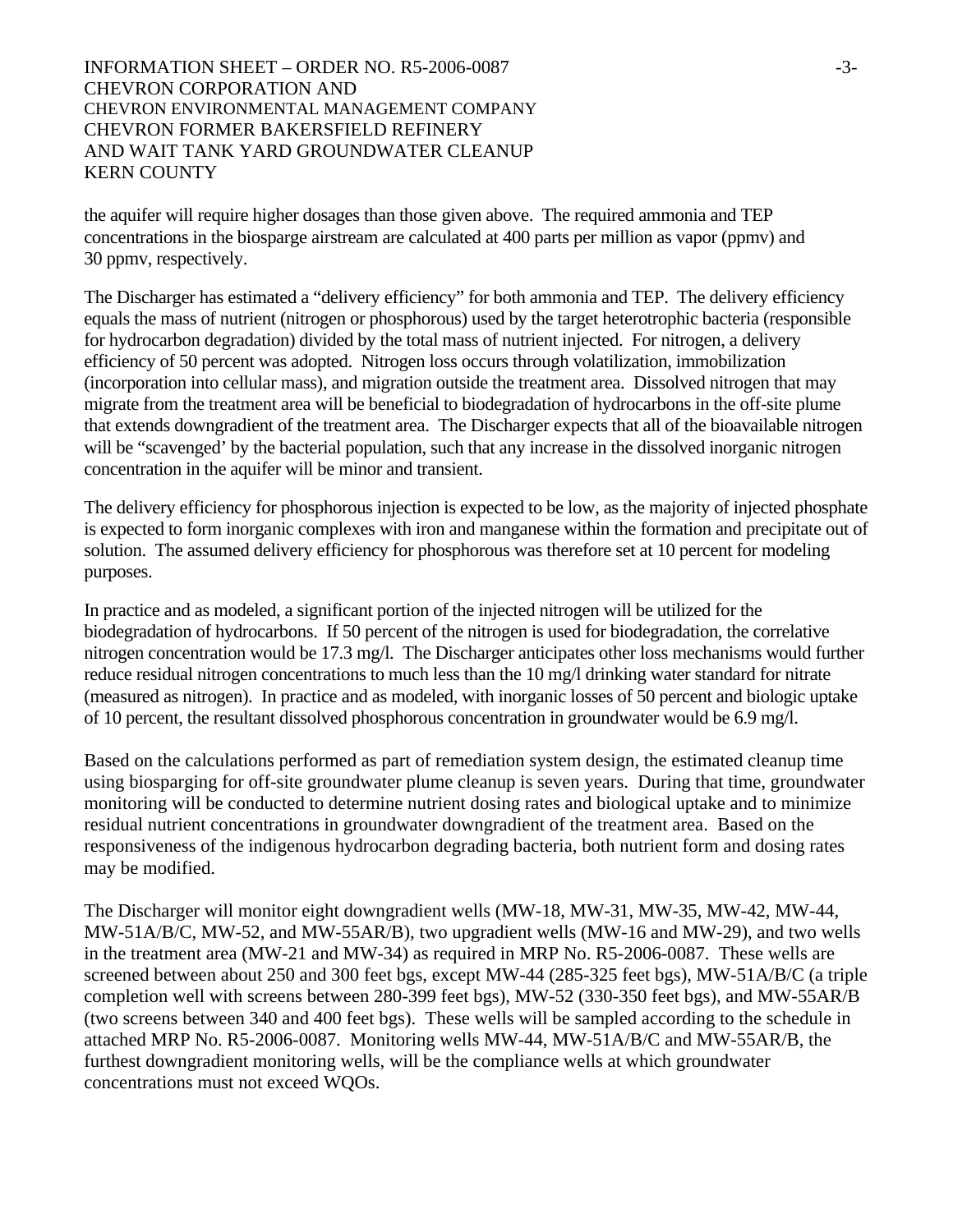INFORMATION SHEET – ORDER NO. R5-2006-0087 -4- CHEVRON CORPORATION AND CHEVRON ENVIRONMENTAL MANAGEMENT COMPANY CHEVRON FORMER BAKERSFIELD REFINERY AND WAIT TANK YARD GROUNDWATER CLEANUP KERN COUNTY

Monitoring will continue quarterly for ammonia, nitrate, nitrite, TKN, phosphate, and orthophosphate until these constituents are no longer present in the monitoring wells west of Manor Street at concentrations exceeding 80 percent of their respective WQOs (for four successive quarters). For monitoring wells east of Manor Street, monitoring will continue quarterly for ammonia, nitrate, nitrite, TKN, phosphate, and orthophosphate until these constituents are no longer present at concentrations exceeding their respective WQOs (for four successive quarters). Modifications to MRP No. R5-2006-0087 will be made at that time to continue process monitoring if any parameter does not return to pre-injection conditions.

The Discharger will submit a contingency workplan to investigate any byproducts of the nutrient injection process, or nutrient or hydrocarbon breakdown products, in the event these constituents exceed their respective WQOs at monitoring wells MW-44, MW-51A/B/C and MW-55AR/B. A workplan for remedial actions will be developed specifically for the nature and extent of the exceedance identified. These remedial actions could include groundwater extraction and treatment.

The permitted discharge is consistent with the anti-degradation provisions of 40 CFR 131.12 and State Water Resources Control Board Resolution No. 68-16. Some degradation of groundwater may occur from the injection of ammonia and TEP; however, the discharge will not cause an exceedance of water quality objectives or cause a significant impact on the beneficial uses of groundwater outside the treatment area. The continued remediation of polluted groundwater benefits the people of the state.

Issuance of this Order is an action to assure the restoration of the environment and is, therefore, exempt from the provisions of the California Environmental Quality Act (Public Resources Code, Section 21000, et seq.), in accordance with Section 15308 and 15330, Title 14, California Code of Regulations (CCR).

BEM:bem: 8/4/06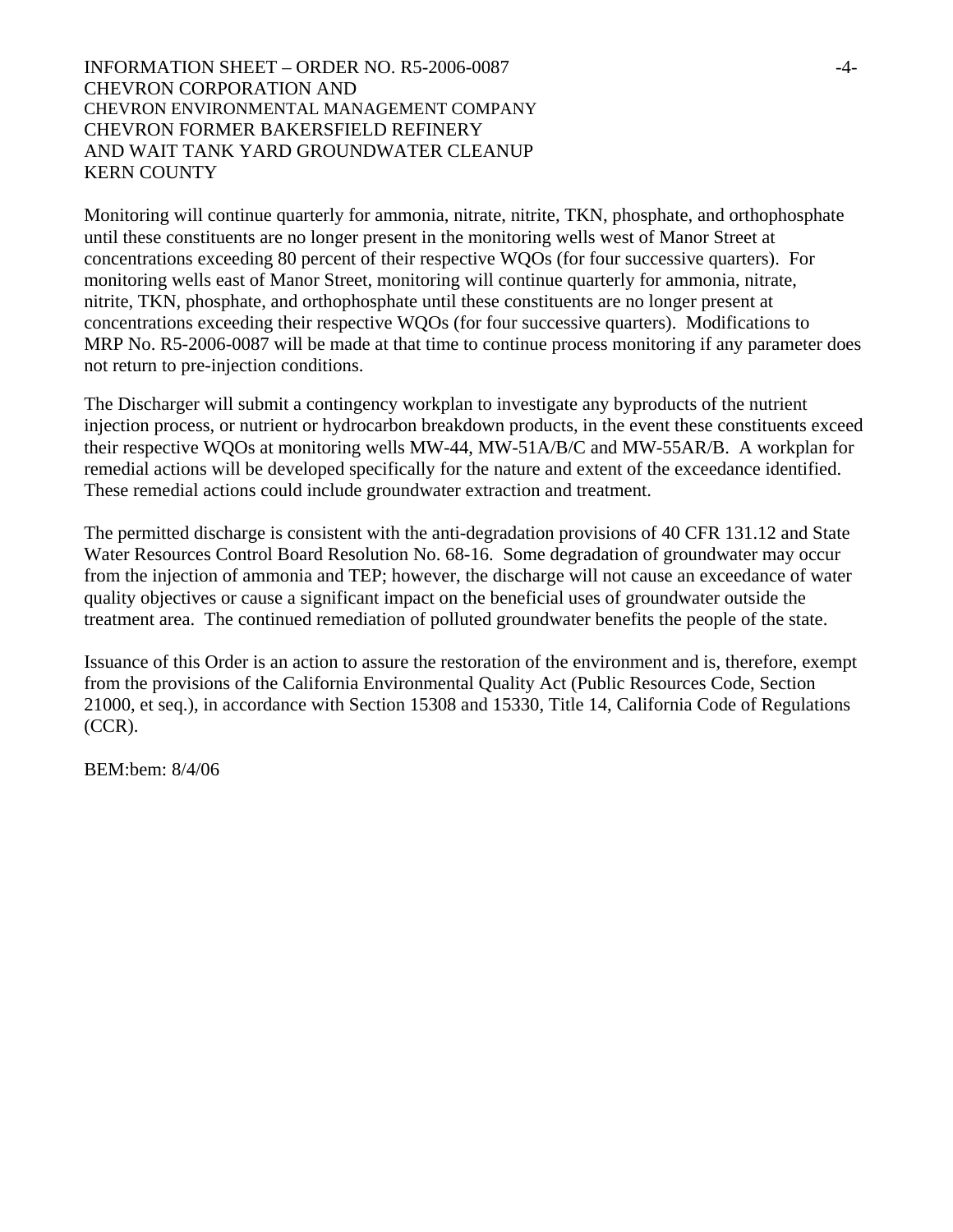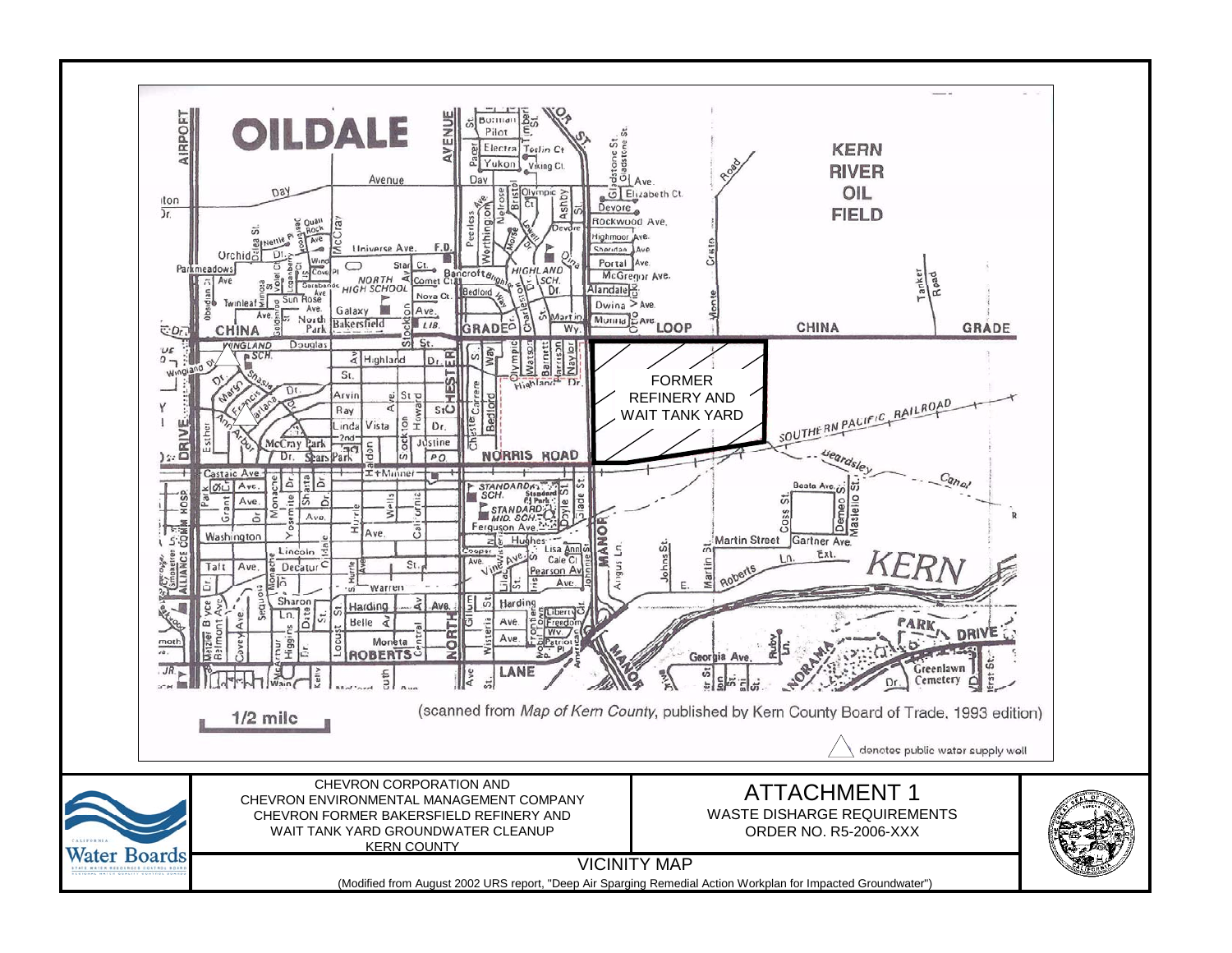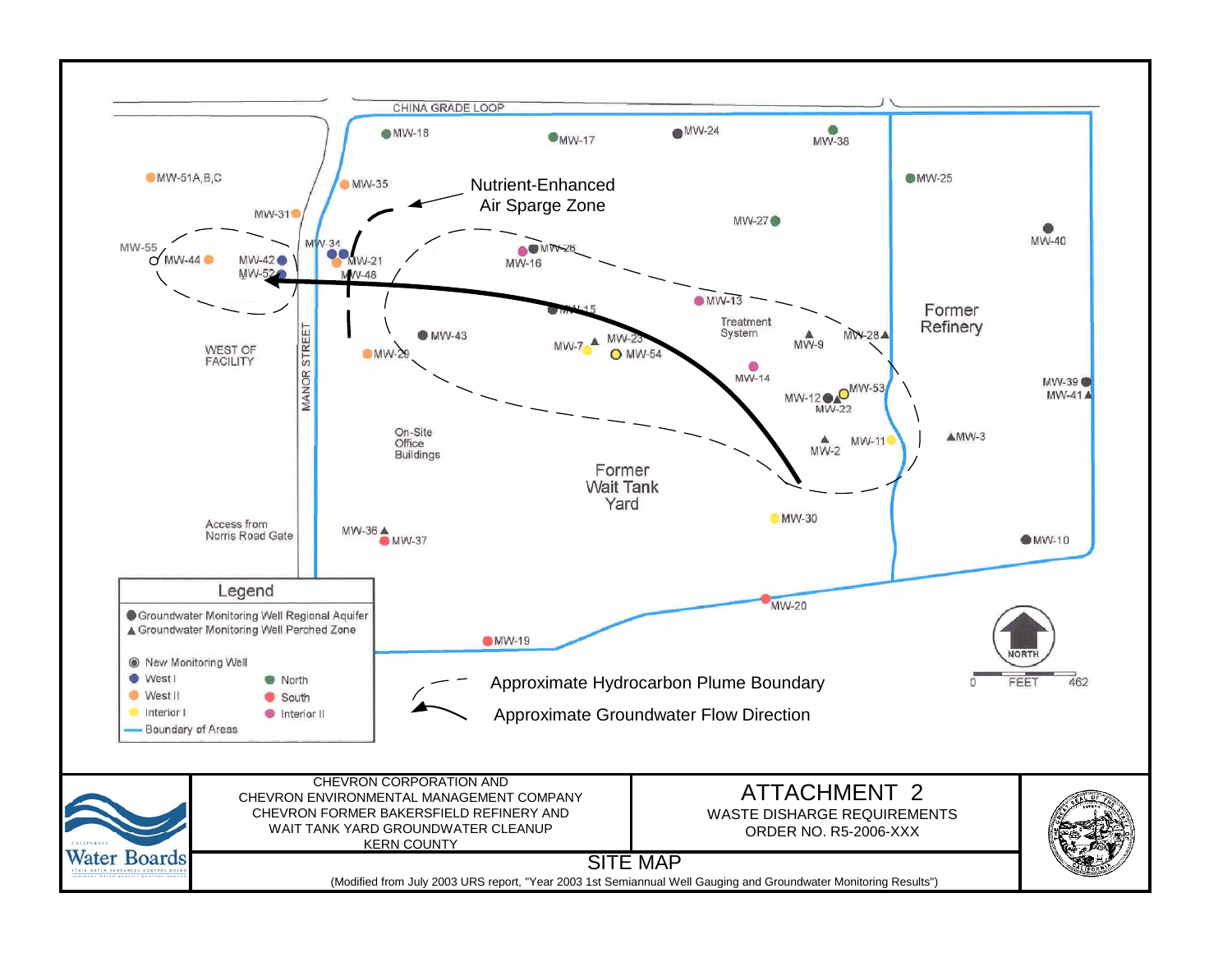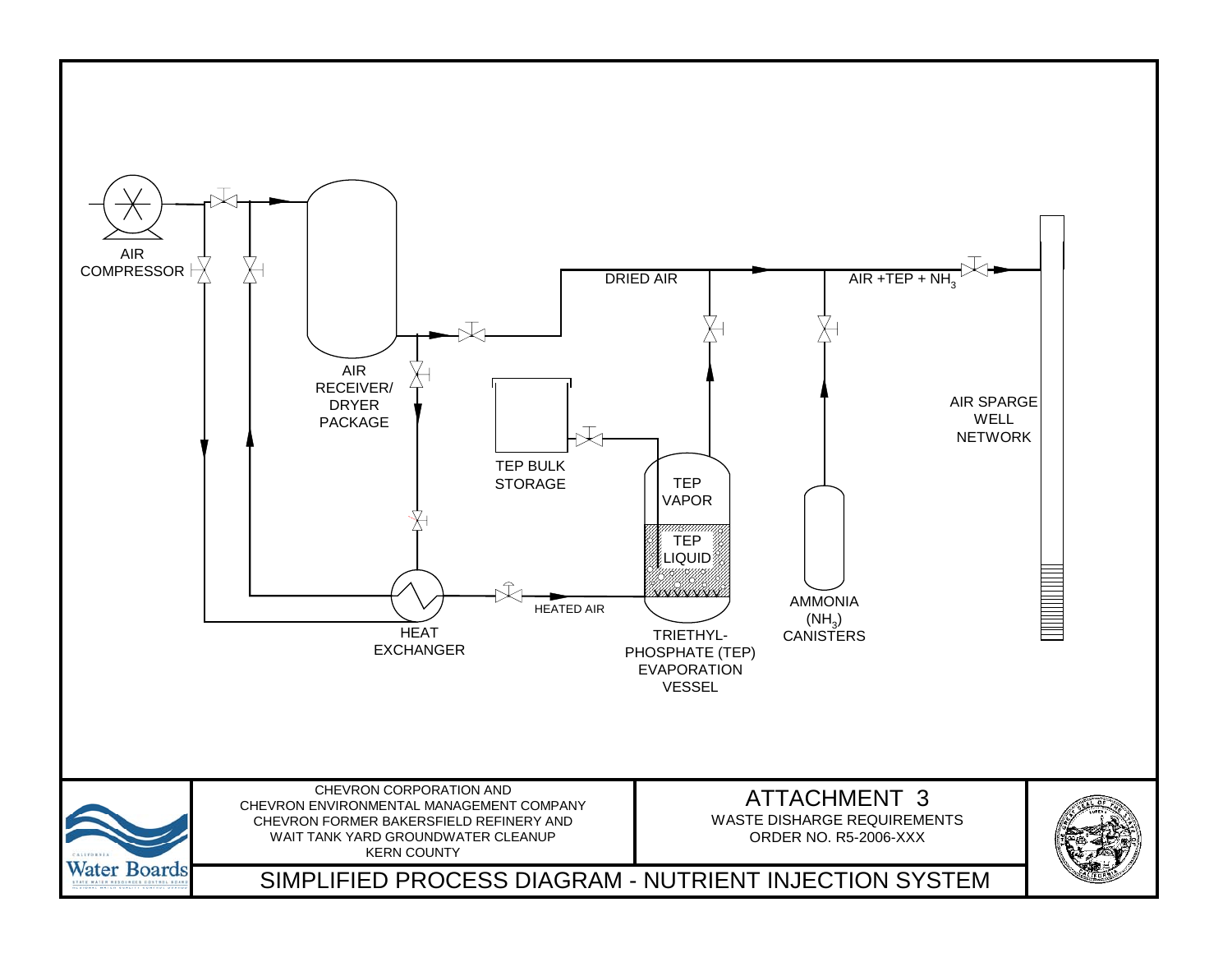# WASTE DISCHARGE REQUIREMENTS ORDER NO. R5-2006-0087 CHEVRON CORPORATION AND CHEVRON ENVIRONMENTAL MANAGEMENT COMPANY CHEVRON FORMER BAKERSFIELD REFINERY AND WAIT TANK YARD GROUNDWATER CLEANUP KERN COUNTY

## ATTACHMENT 4 STANDARD MONITORING WELL PROVISIONS

Prior to installation of groundwater monitoring wells, the Discharger shall submit a workplan containing at least the information specified in this document. Wells may be installed after the Executive Officer's approval of the workplan. Upon installation of the monitoring wells, the Discharger shall submit a report of results, as described below. A registered geologist, certified engineering geologist, or civil engineer registered or certified by the State of California must sign all workplans and reports.

#### **I. Monitoring Well Installation Workplan**

A. General Information:

 Monitoring well locations and rationale Survey details Equipment decontamination procedures Health and safety plan Topographic map showing any existing monitoring wells, proposed wells, waste handling facilities, utilities, and other major physical and man-made features.

B. Drilling Details: describe drilling and logging methods

#### C. Monitoring Well Design:

- Casing diameter Borehole diameter Depth of surface seal Well construction materials Diagram of well construction Type of well cap Size of perforations and rationale Grain size of sand pack and rationale Thickness and position of bentonite seal and sand pack Depth of well, length and position of perforated interval
- D. Well Development:

 Method of development to be used Method of determining when development is complete Method of development water disposal

E. Surveying Details: discuss how each well will be surveyed to a common reference point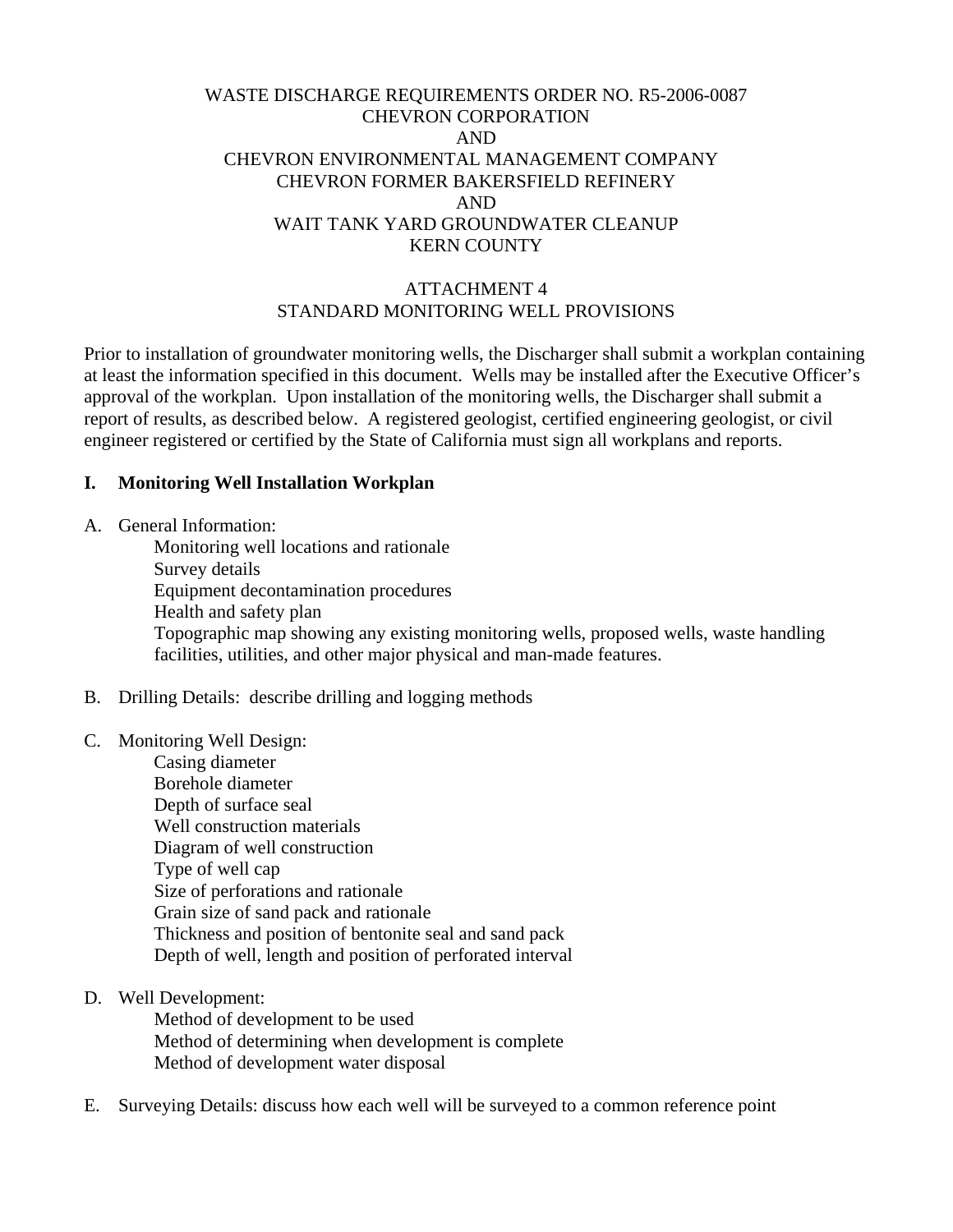$\triangle$   $-2$  -CHEVRON CORPORATION AND CHEVRON ENVIRONMENTAL MANAGEMENT COMPANY CHEVRON FORMER BAKERSFIELD REFINERY AND WAIT TANK YARD GROUNDWATER CLEANUP KERN COUNTY

F. Soil Sampling (if applicable):

 Cuttings disposal method Analyses to be run and methods Sample collection and preservation method Intervals at which soil samples are to be collected Number of soil samples to be analyzed and rationale Location of soil samples and rationale QA/QC procedures

#### G. Well Sampling:

 Minimum time after development before sampling (48 hours) Well purging method and amount of purge water Sample collection and preservation method QA/QC procedures

#### H. Water Level Measurement:

 The elevation reference point at each monitoring well shall be within 0.01 foot. Ground surface elevation at each monitoring well shall be within 0.1 foot. Method and time of water level measurement shall be specified.

I. Proposed time schedule for work.

# **II. Monitoring Well Installation Report of Results**

### A. Well Construction:

 Boring diameter Casing diameter Casing material Size of perforations Number of bags of sand Well elevation at top of casing Depth to groundwater Date of water level measurement Monitoring well number Date drilled Location